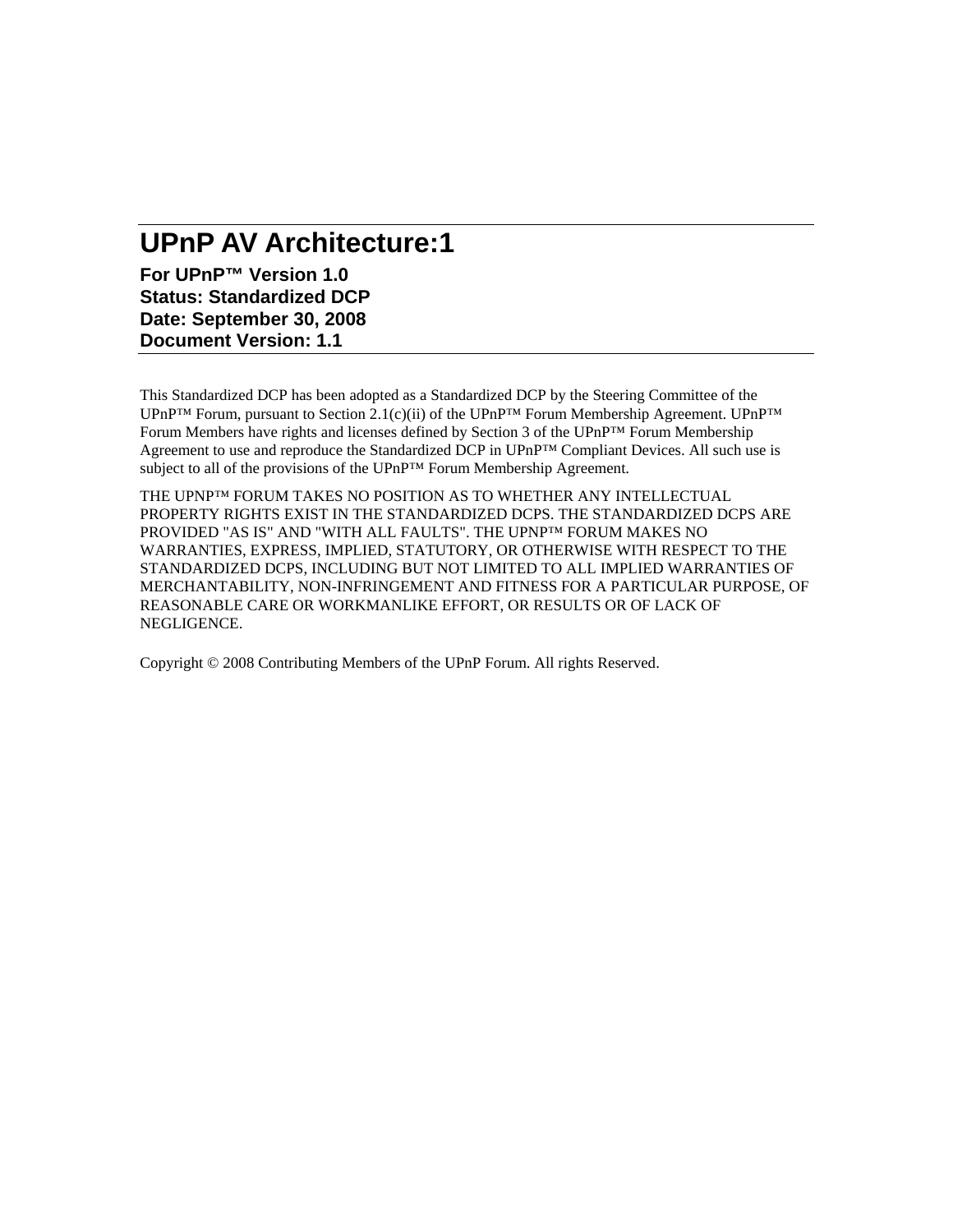| Author*             | Company               |
|---------------------|-----------------------|
| John Ritchie        | Intel Corporation     |
| Thomas Kuehnel      | Microsoft Corporation |
| Jeffrey Kang        | Philips               |
| Wouter van der Beek | Philips               |

**\*Note: The UPnP Forum in no way guarantees the accuracy or completeness of this author list and in no way implies any rights for or support from those members listed. This list is not the specifications' contributor list that is kept on the UPnP Forum's website.**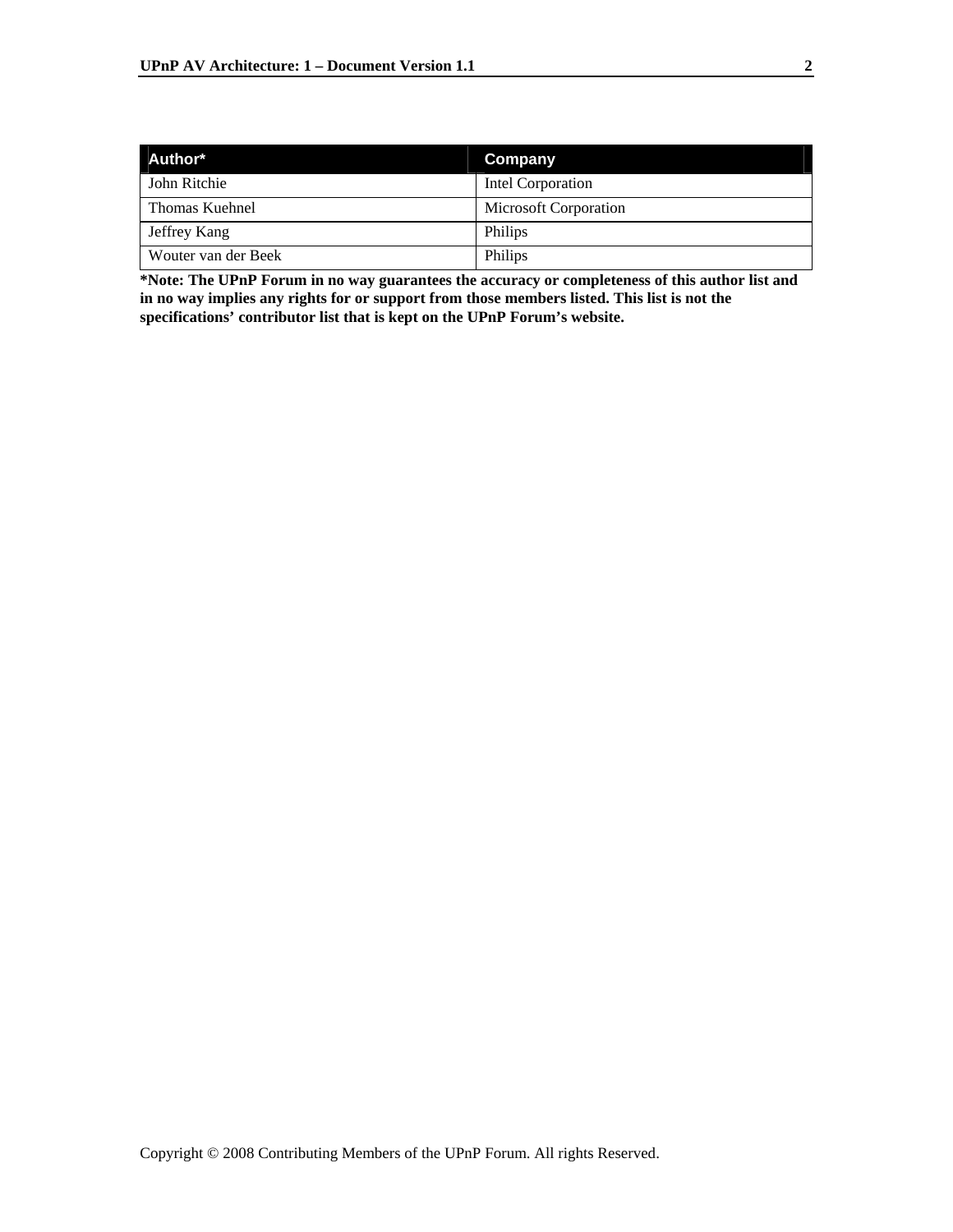## **Contents**

| 1.           |        |                                                                                   |  |
|--------------|--------|-----------------------------------------------------------------------------------|--|
|              | 1.1.   |                                                                                   |  |
|              | 1.2.   |                                                                                   |  |
|              | 1.3.   |                                                                                   |  |
|              | 1.4.   |                                                                                   |  |
|              | 1.5.   |                                                                                   |  |
| 2.           |        |                                                                                   |  |
| 3.           |        |                                                                                   |  |
|              | 3.1.   |                                                                                   |  |
|              | 3.1.1. |                                                                                   |  |
|              | 3.1.2. |                                                                                   |  |
|              | 3.1.3. |                                                                                   |  |
|              | 3.2.   |                                                                                   |  |
|              | 3.2.1. |                                                                                   |  |
|              | 3.2.2. |                                                                                   |  |
|              | 3.2.3. |                                                                                   |  |
|              | 3.3.   |                                                                                   |  |
|              | 3.3.1. |                                                                                   |  |
|              | 3.3.2. |                                                                                   |  |
|              | 3.4.   |                                                                                   |  |
| $\mathbf{4}$ |        |                                                                                   |  |
|              | 4.1.   |                                                                                   |  |
|              | 4.2.   |                                                                                   |  |
|              | 4.3.   | 2-BOX MODEL: CONTROL POINT WITH DECODER USING ISOCHRONOUS-PUSH (E.G. IEEE-1394)22 |  |
|              | 4.4.   | 2-BOX MODEL: CONTROL POINT WITH DECODER USING ASYNCHRONOUS-PULL (E.G. HTTP GET)24 |  |
|              | 4.4.1. |                                                                                   |  |
|              | 4.5.   | 2-BOX MODEL: CONTROL POINT WITH CONTENT USING ISOCHRONOUS-PUSH (E.G. IEEE-1394)25 |  |
|              | 4.6.   | 2-BOX MODEL: CONTROL POINT WITH CONTENT USING ASYNCHRONOUS-PULL (E.G. HTTP GET)27 |  |
|              | 4.7.   |                                                                                   |  |
| 5.           |        |                                                                                   |  |

# **List of Figures**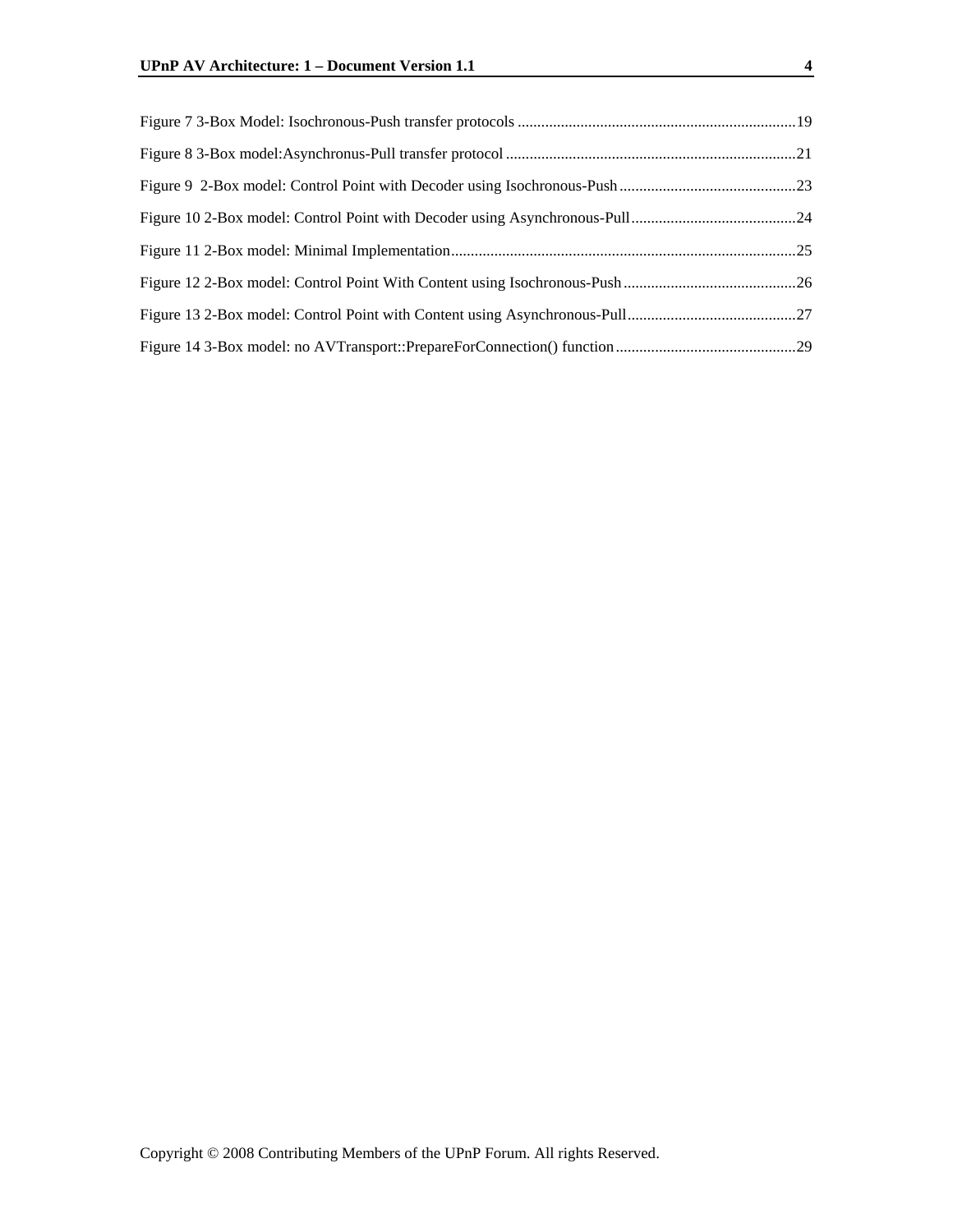### **1. Overview and Scope**

#### **1.1. Introduction**

This document describes the overall UPnP AV Architecture, which forms the foundation for the UPnP AV Device and Service templates. The AV Architecture defines the general interaction between UPnP Control Points and UPnP AV devices. It is independent of any particular device type, content format, and transfer protocol. It supports a variety of devices such as TVs, VCRs, CD/DVD players/jukeboxes, settop boxes, stereos systems, MP3 players, still-image cameras, camcorders, electronic picture frames (EPFs), and the PC. The AV Architecture allows devices to support different types of formats for the entertainment content (such as MPEG2, MPEG4, JPEG, MP3, Windows Media Architecture (WMA), bitmaps (BMP), NTSC, PAL, ATSC, etc.) and multiple types of transfer protocols (such as IEC-61883/IEEE-1394, HTTP GET, RTP, HTTP PUT/POST, TCP/IP, etc.). The following sections describe the AV Architecture and how the various UPnP AV devices and services work together to enable various end-user scenarios.

### **1.2. Goals**

The UPnP AV Architecture was explicitly defined to meet the following goals:

- To support arbitrary transfer protocols and content formats.
- To enable the AV content to flow directly between devices without any intervention from the Control Point.
- To enable Control Points to remain independent of any particular transfer protocol and content format. This allows Control Points to transparently support new protocols and formats.
- Scalability, i.e. support of devices with very low resources, especially memory and processing power as well as full-featured devices.

#### **1.3. Non-Goals**

The UPnP AV Architecture does not enable any of the following:

- Two-way Interactive Communication, such as audio and video conferencing, Internet gaming, etc.
- Access Control, Content Protection, and Digital Rights Management
- Synchronized playback to multiple rendering devices

### **1.4. Notation**

| <b>AV Specification Name</b> | <b>Short Name</b> |
|------------------------------|-------------------|
| <b>AVTransport</b>           | <b>AVT</b>        |
| ConnectionManager            | <b>CM</b>         |
| <b>ContentDirectory</b>      | <b>CDS</b>        |
| MediaRenderer                | MR                |

**Table 1-1: Default Short Names for the AV Specifications**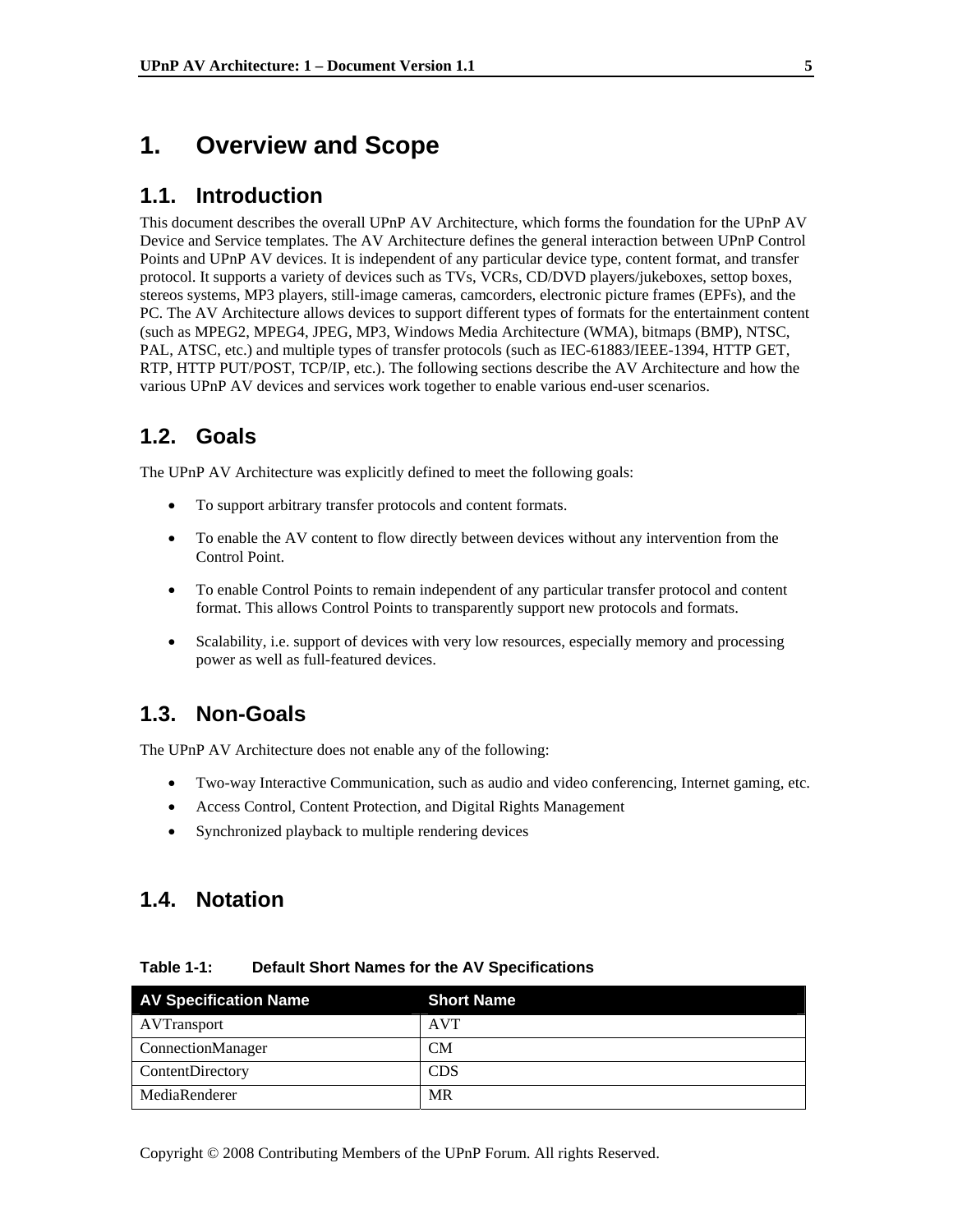| <b>AV Specification Name</b> | <b>Short Name</b> |
|------------------------------|-------------------|
| MediaServer                  | MS                |
| RenderingControl             | <b>RCS</b>        |
| ScheduledRecording           | <b>SRS</b>        |

### **1.5. References**

This section lists the normative references used in the UPnP AV specifications and includes the tag inside square brackets that is used for each such reference:

[AVT] – *AVTransport:2*, UPnP Forum, September 30, 2008. Available at: http://www.upnp.org/specs/av/UPnP-av-AVTransport-v2-Service-20080930.pdf. Latest version available at: http://www.upnp.org/specs/av/UPnP-av-AVTransport-v2-Service.pdf.

[CDS] – *ContentDirectory:3*, UPnP Forum, September 30, 2008. Available at: http://www.upnp.org/specs/av/UPnP-av-ContentDirectory-v3-Service-20080930.pdf. Latest version available at: http://www.upnp.org/specs/av/UPnP-av-ContentDirectory-v3-Service.pdf.

 [CM] – *ConnectionManager:2*, UPnP Forum, September 30, 2008. Available at: http://www.upnp.org/specs/av/UPnP-av-ConnectionManager-v2-Service-20080930.pdf. Latest version available at: http://www.upnp.org/specs/av/UPnP-av-ConnectionManager-v2-Service.pdf.

 [MR] – *MediaRenderer:2*, UPnP Forum, September 30, 2008. Available at: http://www.upnp.org/specs/av/UPnP-av-MediaRenderer-v2-Device-20080930.pdf. Latest version available at: http://www.upnp.org/specs/av /UPnP-av-MediaRenderer-v2-Device.pdf.

 [MS] – *MediaServer:3*, UPnP Forum, September 30, 2008. Available at: http://www.upnp.org/specs/av/UPnP-av-MediaServer-v3-Device-20080930.pdf. Latest version available at: http://www.upnp.org/specs/av/UPnP-av-MediaServer-v3-Device.pdf.

[RCS] – *RenderingControl:2*, UPnP Forum, September 30, 2008. Available at: http://www.upnp.org/specs/av/UPnP-av-RenderingControl-v2-Service-20080930.pdf. Latest version available at: http://www.upnp.org/specs/av/UPnP-av-RenderingControl-v2-Service.pdf.

## **2. Architectural Overview**

In most (non-AV) UPnP scenarios, a Control Point controls the operation of one or more UPnP devices in order to accomplish the desired behavior. Although the Control Point is managing multiple devices, all interactions occur in isolation between the Control Point and each device. The Control Point coordinates the operation of each device to achieve an overall, synchronized, end-user effect. The individual devices do not interact directly with each another. All of the coordination between the devices is performed by the Control Point and not the devices themselves.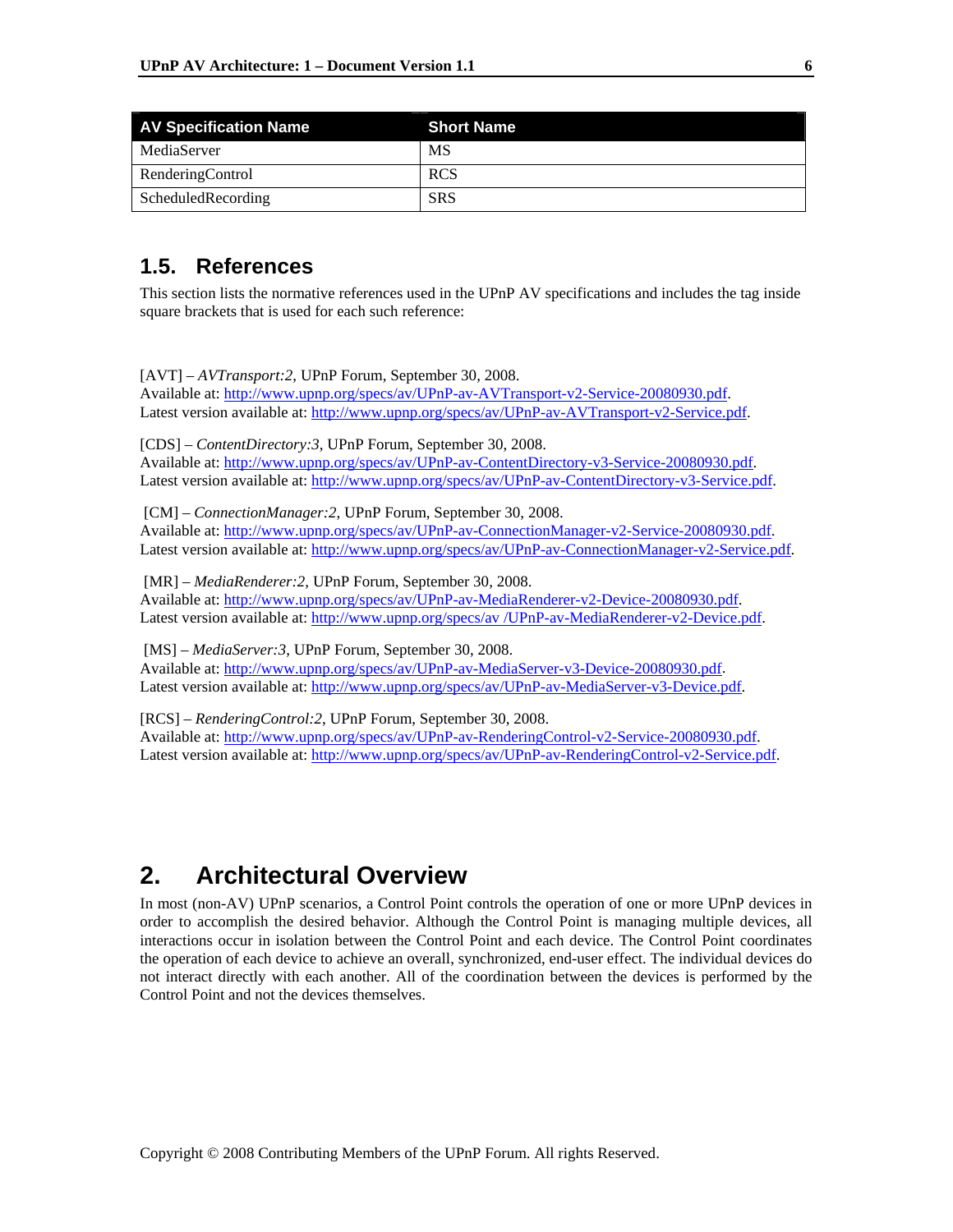

**Figure 1: Typical UPnP Device Interaction Model** 



**Figure 2: UPnP AV Device Interaction Model** 

Most AV scenarios involve the flow of (entertainment) content (i.e. a movie, song, picture, etc.) from one device to another. As shown in Figure 2, an AV Control Point interacts with two or more UPnP devices acting as source and sink, respectively. Although the Control Point coordinates and synchronizes the behavior of both devices, the devices themselves interact with each other using a non-UPnP ("out-ofband") communication protocol. The Control Point uses UPnP to initialize and configure both devices so that the desired content is transferred from one device to the other. However, since the content is transferred using an "out-of-band" transfer protocol, the Control Point is not directly involved in the actual transfer of the content. The Control Point configures the devices as needed, triggers the flow of content, then gets out of the way. Thus, after the transfer has begun, the Control Point can be disconnected without disrupting the flow of content. In other words, the core task (i.e. transferring the content) continues to function even without the Control Point present.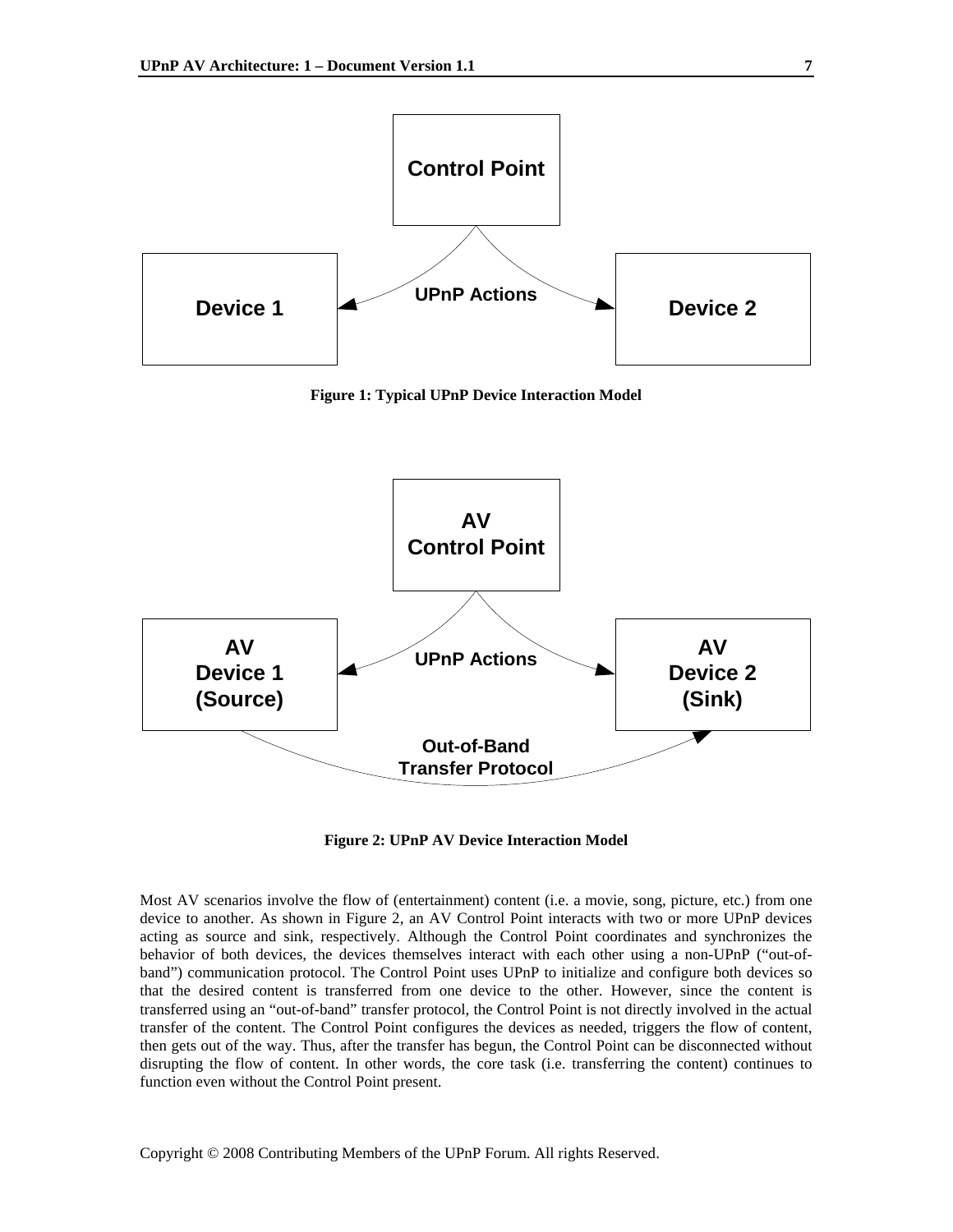As described in the above scenario, three distinct entities are involved: the Control Point, the source of the media content (called the "MediaServer"), and the sink for the content (called the "MediaRenderer"). Throughout the remainder of the document, all three entities are described as if they were independent devices on the network. Although this configuration may be common (i.e. a remote control, a VCR, and a TV), the AV Architecture supports arbitrary combinations of these entities within a single physical device. For example, a TV can be treated as a rendering device (e.g. a display). However, since most TVs contain a built-in tuner, the TV can also act as a server device because it could tune to a particular channel and send that content to a MediaRenderer [MR] (e.g. its local display or some remote device such as a tuner-less display). Similarly, many MediaServers and/or MediaRenderers may also include Control Point functionality. For example, an MP3 Renderer will likely have some UI controls (e.g. a small display and some buttons) that allow the user to control the playback of music.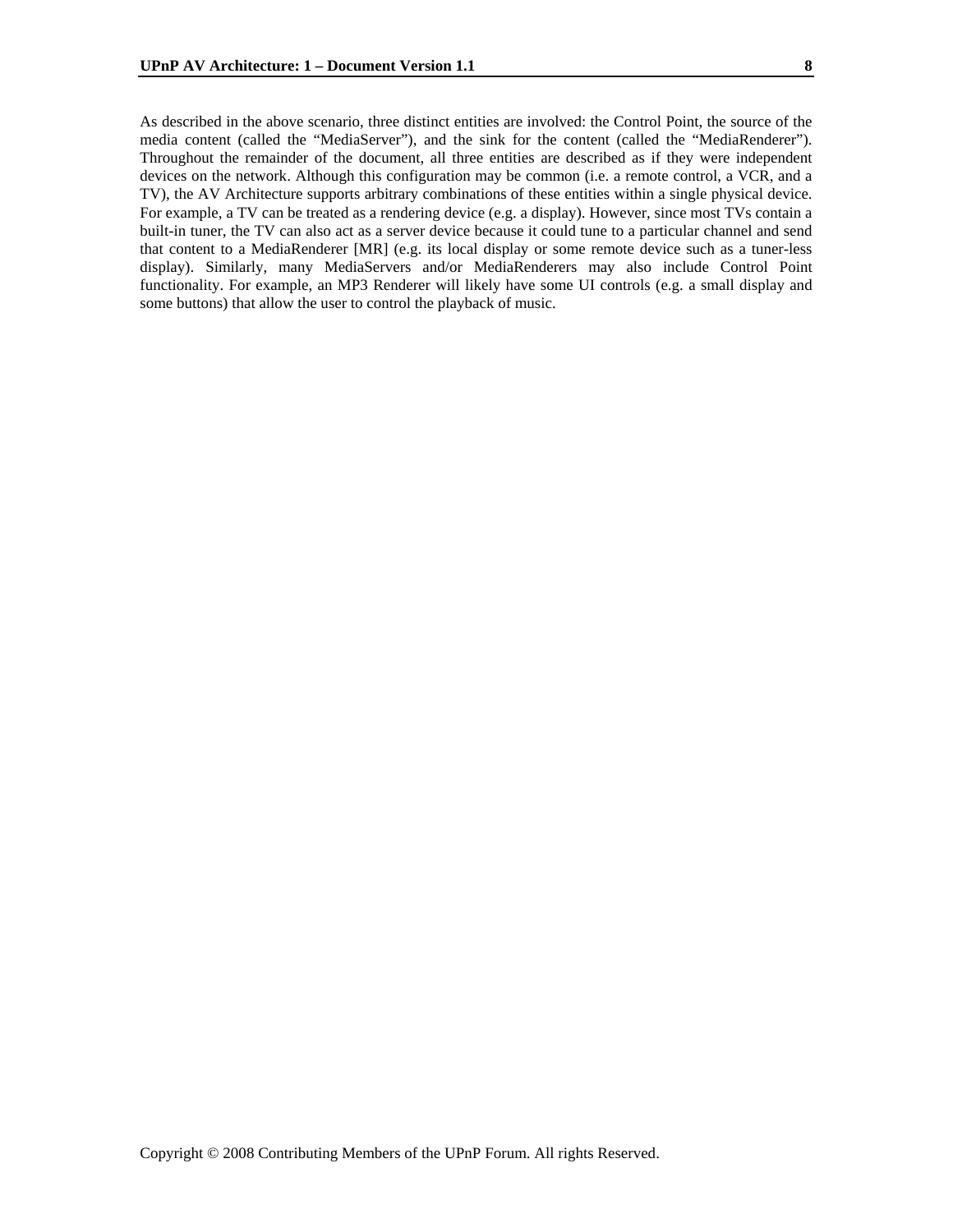### **3. Playback Architecture**



**Figure 3 General Device Architecture aka the 3-Box model** 

The most common task that end-users want to perform is to render (i.e. play) individual items of content on a specific rendering device. As shown in Figure 3, the content playback scenario involves three distinct UPnP components: a MediaServer [MS], a MediaRenderer, and a UPnP Control Point. These three components (each with a well-defined role) work together to accomplish the task. In this scenario, the MediaServer contains (entertainment) content that the user wants to render (e.g. display or listen to) on the MediaRenderer. The user interacts with the Control Point's UI to locate and select the desired content on the MediaServer and to select the target MediaRenderer.

The MediaServer contains or has access to a variety of entertainment content, either stored locally or stored on an external device that is accessible via the MediaServer. The MediaServer is able to access its content and transmit it to another device via the network using some type of transfer protocol. The content exposed by the MediaServer may include arbitrary types of content including video, audio, and/or still images. The content is transmitted over the network using a transfer protocol and data format that is that is understood by the MediaServer and MediaRenderer. MediaServers may support one or multiple transfer protocols and data formats for each content item or be able to convert the format of a given content item into another formats on the fly. Examples of a MediaServer include a VCR, CD/DVD player/jukebox, camera, camcorder, PC, set-top box, satellite receiver, audio tape player, etc.

The MediaRenderer obtains content from a MediaServer via network. Examples of a MediaRenderer include TV, stereo, network-enabled speakers, MP3 players, Electronic Picture Frame (EPF), a musiccontrolled water fountain, etc.. The type of content that a MediaRenderer can receive depends on the transfer protocols and data formats that it supports. Some MediaRenderers may only support one type of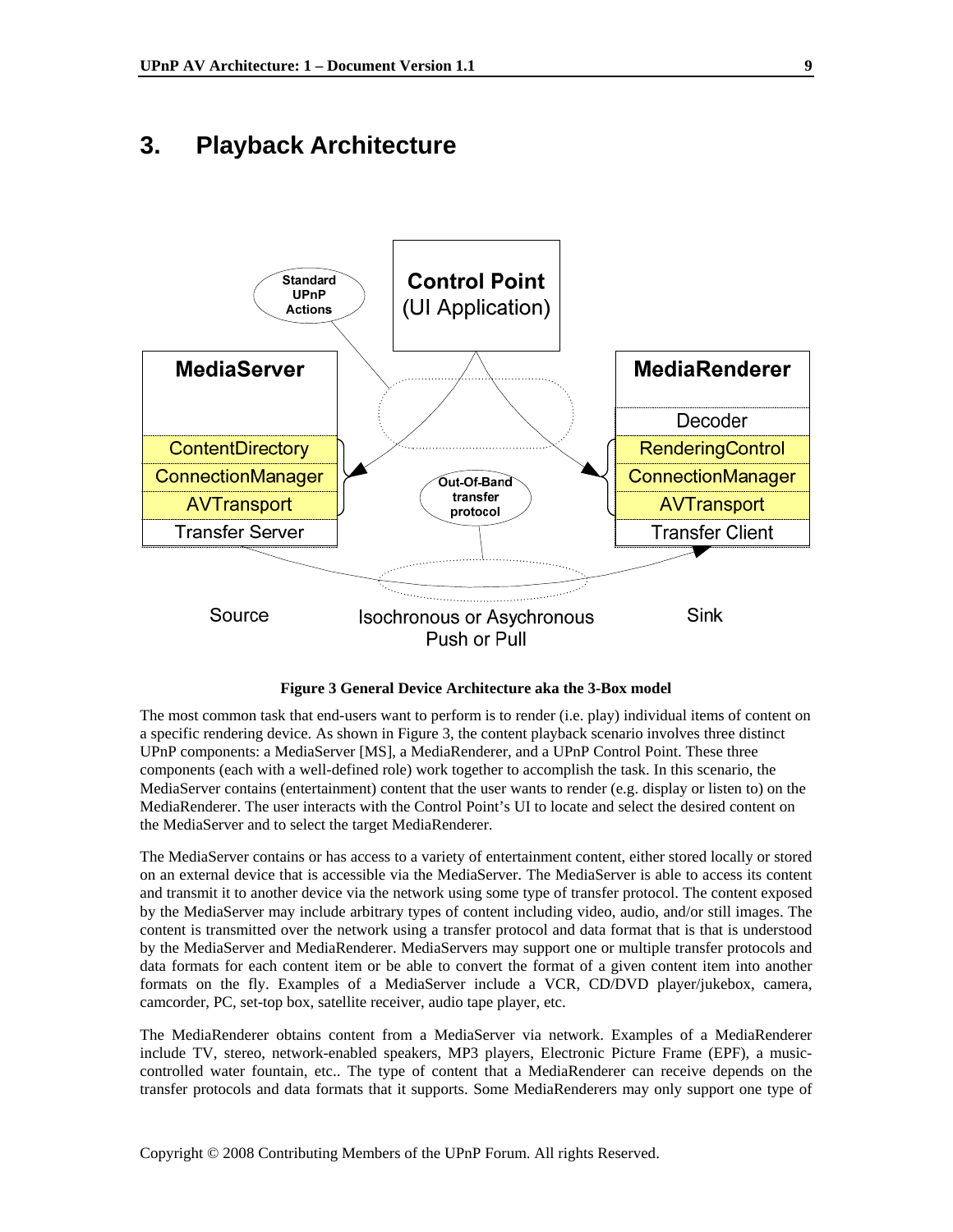content (e.g. audio or still images), where as other MediaRenderers may support a wide variety of content including video, audio, still images.

The Control Point coordinates and manages the operation of the MediaServer and MediaRenderer as directed by the user (e.g. play, stop, pause) in order to accomplish the desired task (e.g. play "MyFavorite" music). Additionally, the Control Point provides the UI (if any) for the user to interact with in order to control the operation of the device(s) (e.g. to select the desired content). The layout of the Control Point's UI and the functionality that it exposes is implementation dependent and determined solely by the Control Point's manufacturer. Some examples of a Control Point might include a TV with a traditional remote control or a wireless PDA-like device with a small display.

Note: The above descriptions talk about devices "sending/receiving content to/from the home network." In the context of the AV Architecture, this includes point-to-point connections such as an RCA cable that is used to connect a VCR to a TV. The AV Architecture treats this type of connection as a small part (e.g. segment) of the home network. Refer to the ConnectionManager Service [CM] for more details.

As described above, the AV Architecture consists of three distinct components that perform well-defined roles. In some cases, these components will exist as separate, individual UPnP devices. However, this need not be the case. Device manufacturers are free to combine any of these logical entities into a single physical device. In such cases, the individual components of these combo devices may interact with each other using either the standard UPnP control protocols (e.g. SOAP over HTTP) or using some private communication mechanism. In either case, the function of each logical entity remains unchanged. However, in the later case, since the communication between the logical entities is private, the individual components will not be able to communicate with other UPnP AV devices that do not implement the private protocol.

As shown in Figure 3, the Control Point is the only component that initiates UPnP actions. The Control Point requests to configure the MediaServer and MediaRenderer so that the desired content flows from the MediaServer to the MediaRenderer (using one of the transfer protocols and data formats that are supported by both the MediaServer and MediaRenderer). The MediaServer and MediaRenderer do invoke any UPnP actions to the Control Point. However, if needed, the MediaServer and/or MediaRenderer may send event notifications to the Control Point in order to inform the Control Point of a change in the MediaServer's/MediaRenderer's internal state.

The MediaServer and MediaRenderer do not control each other via UPnP actions. However, in order to transfer the content, the MediaServer and MediaRenderer use an "out-of-band" (e.g. a non-UPnP) transfer protocol to directly transmit the content. The Control Point is not involved in the actual transfer of the content. It simply configures the MediaServer and MediaRenderer as needed and initiates the transfer of the content. Once the transfer begins, the Control Point "gets out of the way" and is no longer needed to complete the transfer.

However, if desired by the user, the Control Point is capable of controlling the flow of the content by invoking various AVTransport actions such as Stop, Pause, FF, REW, Skip, Scan, etc. Additionally, the Control Point is also able to control the various rendering characteristics on the Renderer device such as Brightness, Contrast, Volume, Balance, etc.

### **3.1. Media Server**

The MediaServer is used to locate content that is available via the home network. MediaServers include a wide variety of devices including VCRs, DVD players, satellite/cable receivers, TV tuners, radio tuners, CD players, audio tape players, MP3 players, PCs, etc. A MediaServer's primary purpose is to allow Control Points to enumerate (i.e. browse or search for) content items that are available for the user to render. The MediaServer contains a ContentDirectory Service [CDS], a ConnectionManager Service [CM], and an optional AVTransport Service [AVT] (depending on the supported transfer protocols).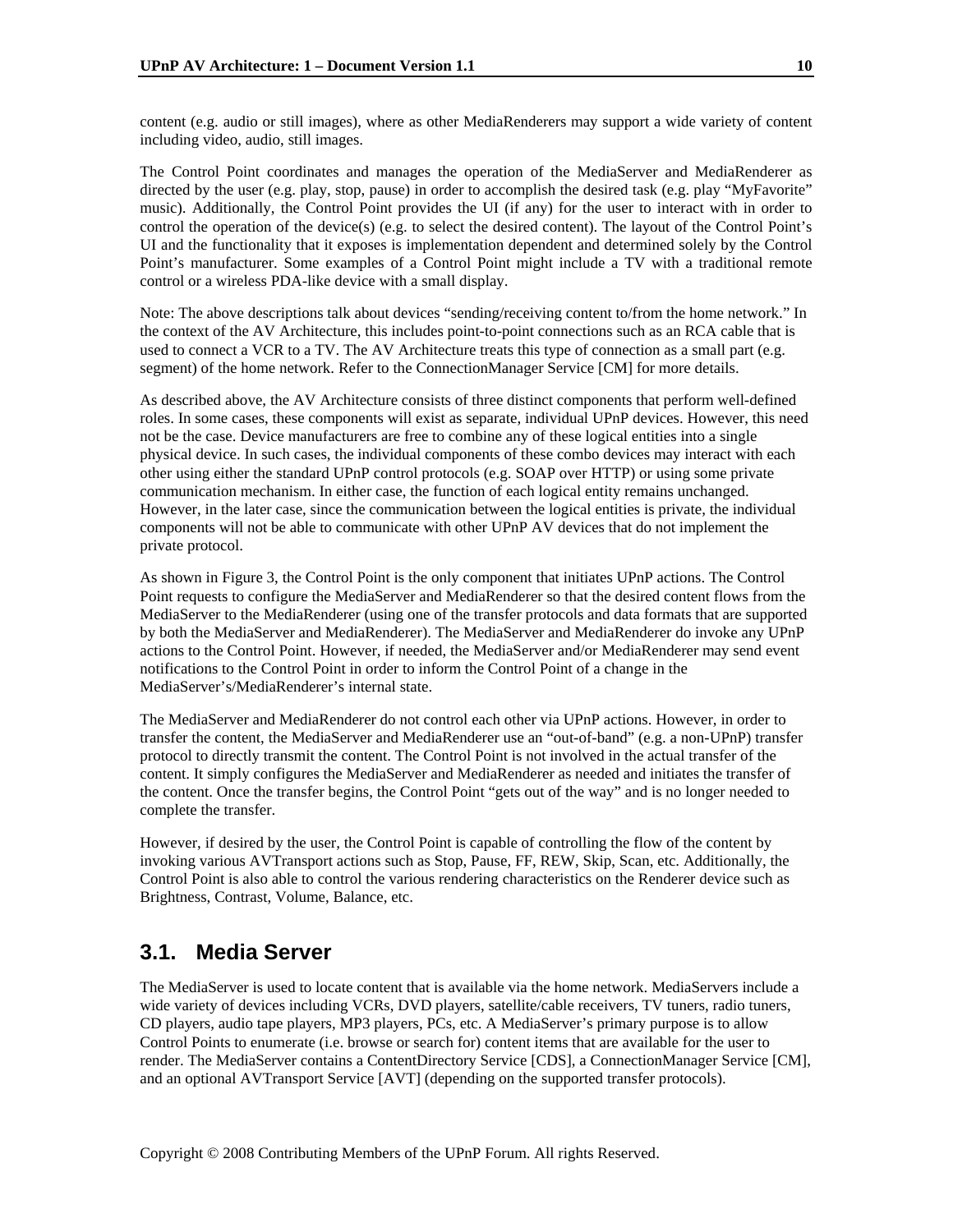Some MediaServers are capable of transferring multiple content items at the same time, e.g. a hard-diskbased audio jukebox may be able to simultaneously stream multiple audio files to the network. In order to support this type of MediaServer, the ConnectionManager assigns a unique Connection ID to each "connection" (i.e. each stream) that is made. This ConnectionID allows a third-party Control Points to obtain information about active connections of the MediaServer.

#### **3.1.1. Content Directory Service**

This service provides a set of actions that allow the Control Point to enumerate the content that the Server can provide to the home network. The primary action of this service is **ContentDirectory::Browse()**. This action allows Control Points to obtain detailed information about each Content Item that the Server can provide. This information (i.e. meta-data) includes properties such as its name, artist, date created, size, etc. Additionally, the returned meta-data identifies the transfer protocols and data formats that are supported by the Server for that particular Content Item. The Control Point uses this information to determine if a given MediaRenderer is capable of rendering that content in its available format.

#### **3.1.2. ConnectionManager Service**

This service is used to manage the connections associated with a particular device. The primary action of this service (within the context of a MediaServer) is **ConnectionManager::PrepareForConnection()**. When implemented, this optional action is invoked by the Control Point to give the Server an opportunity to prepare itself for an upcoming transfer. Depending on the specified transfer protocol and data format, this action may return the InstanceID of an AVTransport service that the Control Point can use to control the flow of this content (e.g. Stop, Pause, Seek, etc). As described below, this InstanceID is used to distinguish multiple (virtual) instances of the AVTransport service, each of which is associated with a particular connection to Renderer. Multiple (virtual) instances of the AVTransport service allow the MediaServer to support multiple Renderers at the same time. When the Control Point wants to terminate this connection, it should invoke the MediaServer's **ConnectionManager::ConnectionComplete()** action (if implemented) to release the connection.

If the **ConnectionManager::PrepareForConnection()** action is not implemented, the Control Point is only able to support a single Renderer at an given time. In this case, the Control Point should use InstanceID=0.

#### **3.1.3. AVTransport Service**

This (optional) service is used by the Control Point to control the "playback" of the content that is associated with the specified AVTransport. This includes the ability to Stop, Pause, Seek, etc. Depending on the supported transfer protocols and/or data formats, a MediaServer may or may not implement this service. If supported, the MediaServer can distinguish between multiple instances of the service by using the InstanceID that is included in each AVTransport action. New instances of the AVTransport service are created via the ConnectionManager's **ConnectionManager::PrepareForConnection()** action**.** A new Instance Id is allocated for each new Service Instance.

### **3.2. MediaRenderer**

The MediaRenderer is used to render (e.g. display and/or listen to) content obtained from the home network. This includes a wide variety of devices including TVs, stereos, speakers, hand-held audio players, music controlled water-fountain, etc. Its main feature is that it allows the Control Point to control how content is rendered (e.g. Brightness, Contrast, Volume, Mute, etc). Additionally, depending on the transfer protocol that is being used to obtain the content from the network, the MediaRenderer may also allow the user to control the flow of the content (e.g. Stop, Pause, Seek, etc). The MediaRenderer includes a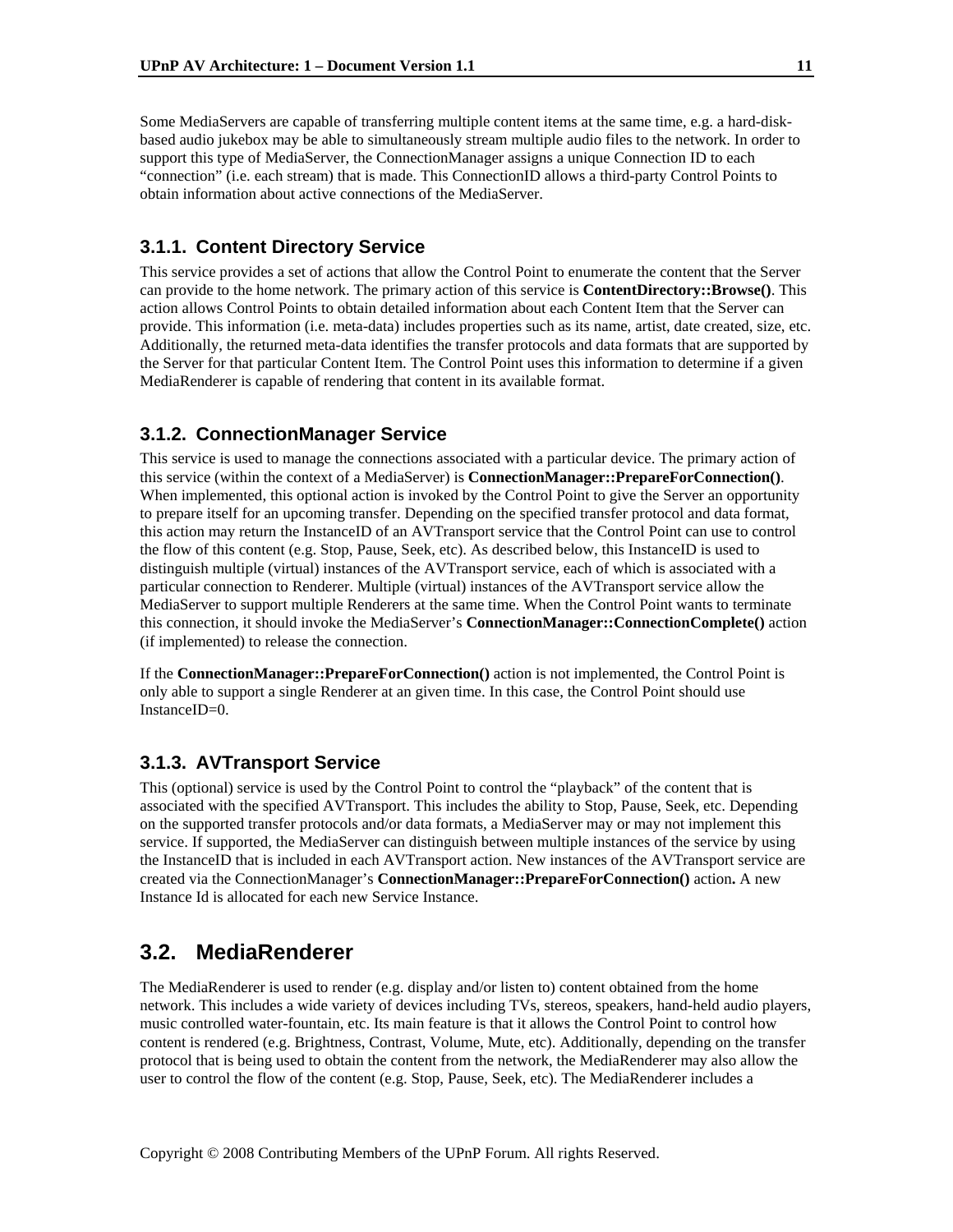Rendering Control Service [RCS], a ConnectionManager Service, and an optional AVTransport Service (depending on which transfer protocols are supported).

In order to support rendering devices that are capable of handling multiple content items at the same time (e.g. an audio mixer such as a Karaoke device), the Rendering Control and AVTransport Services contain multiple independent (logical) instances of these services. Each (logical) instance of these services is bound to a particular incoming connection. This allows the Control Point to control each incoming content independently from each other.

Multiple logical instances of these services are distinguished by a unique 'InstanceID' which references the logical instance. Each action invoked by the Control Point contains the Instance ID that identifies the correct instance.

#### **3.2.1. RenderingControlService**

This service provides a set of actions that allow the Control Point to control how the Renderer renders a piece of incoming content. This includes rendering characteristics such as Brightness, Contrast, Volume, Mute, etc. The Rendering Control service supports multiple, dynamic instances, which allows a Renderer to "mix together" one or more content items (e.g. a Picture-in-Picture window on a TV or an audio mixer device). New instances of the service are created by the **ConnectionManager::PrepareForConnection()** action. If the **ConnectionManager::PrepareForConnection()** action is not implemented the default value 0 should be used for InstanceID.

#### **3.2.2. ConnectionManagerService**

This service is used to manage the connections associated with a device. Within the context of a MediaRenderer, the primary action of this service is the **ConnectionManager::GetProtocolInfo()** action. This action allows a Control Point to enumerate the transfer protocols and data formats that are supported by the MediaRenderer. This information is used to predetermine if a MediaRenderer is capable of rendering a specific content item. A MediaRenderer may also implement the optional **ConnectionManager::PrepareForConnection()** action. This action is invoked by the Control Point to give the Render an opportunity to prepare itself for an upcoming transfer. Additionally, this action assigns a unique ConnectionID that can be used by a  $3<sup>rd</sup>$ -party Control Point to obtain information about the connections that the MediaRenderer is using. Also, depending on the specified transfer protocol and data format being used, this action may return a unique AVTransport InstanceID that the Control Point can use to control the flow of the content (e.g. Stop, Pause, Seek, etc). (Refer to the AVTransport section below for additional details). Lastly, the **ConnectionManager::PrepareForConnection()** action also returns a unique Rendering Control InstanceID which can be used by the Control Point to control the rendering characteristics of the associated content as described above. When the Control Point wants to terminate a connection, it should invoke the Renderer's **ConnectionManager::ConnectionComplete()** action (if implemented) to release the connection. If the **ConnectionManager::PrepareForConnection()** action is not implemented the default value 0 should be used for InstanceID.

#### **3.2.3. AVTransport Service**

This (optional) service is used by the Control Point to control the flow of the associated content. This includes the ability to Play, Stop, Pause, Seek, etc. Depending on transfer protocols and/or data formats that are supported, the Renderer may or may not implement this service. In order to support MediaRenderers that can simultaneously handle multiple content items, the AVTransport service may support multiple logical instances of this service. As described above, AVTransport InstanceIDs are allocated by the **ConnectionManager::PrepareForConnection()** action to distinguish between multiple service instances.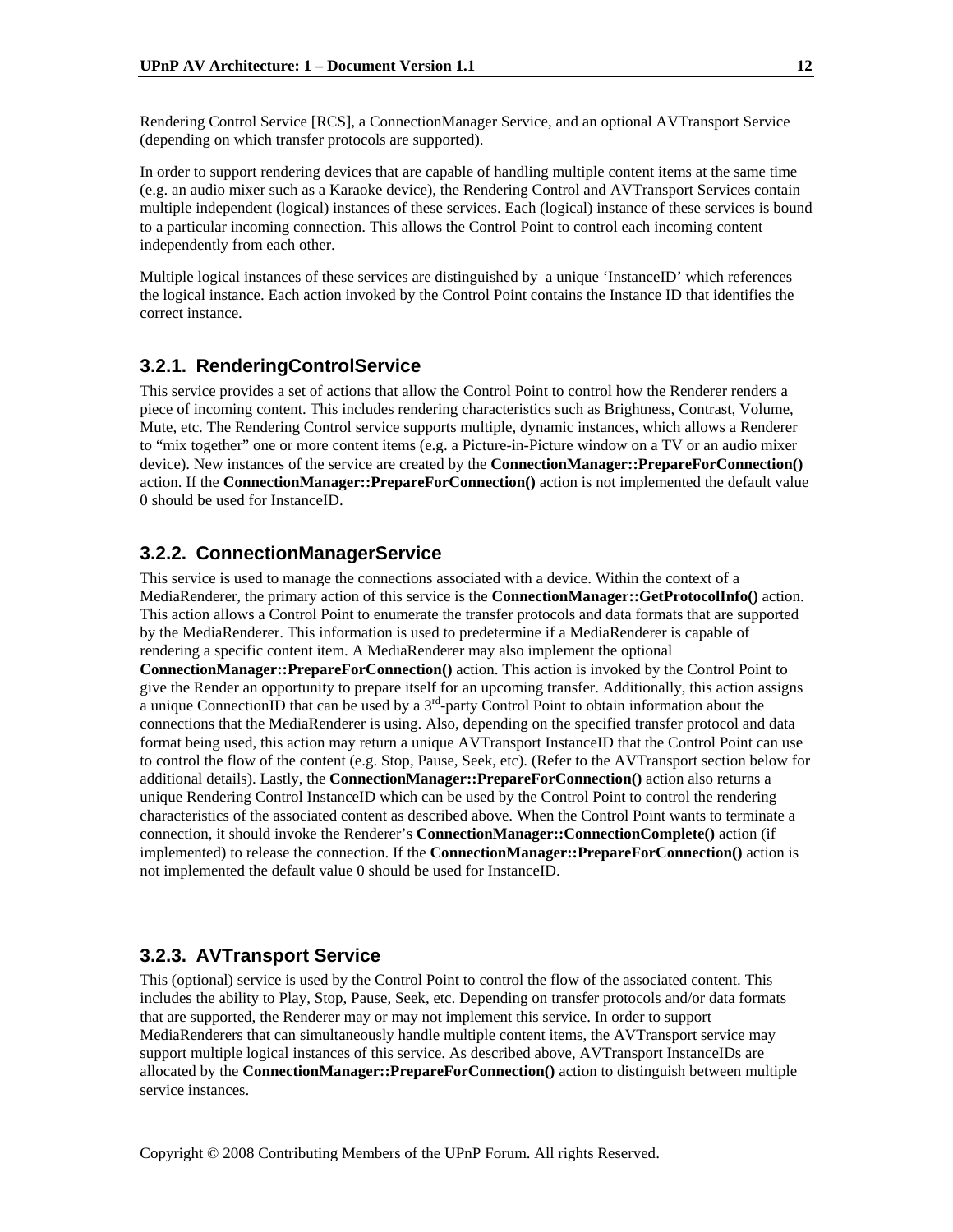### **3.3. Control Point**

Control Points coordinate the operation of the MediaServer and the MediaRenderer, usually in response to user interaction with the Control Point's UI. A Control Point is not a UPnP device, e.g. it is not visible as a device on the network, since it does not provide any UPnP services. Conversely, the Control Point invokes services on other UPnP devices in order to trigger some desired behavior of the remote device.

The following describes a generic Control Point algorithm that can be used to interact with a wide variety of MediaServer and MediaRenderer implementations.

- **1. Discover AV Devices:** Using UPnP's Discovery mechanism, MediaServers and MediaRenderers in the home network are discovered.
- **2. Locate Desired Content:** Using the Server's **ContentDirectory::Browse()** or **ContentDirectory::Search()** actions, a desired Content Item is located. The information returned by **ContentDirectory::Browse()/Search()** includes the transfer protocols and data formats that the MediaServer supports to transfer the content to the home network.
- **3. Get Renderer's Supported Protocols/Formats:** Using the MediaRenderer's **ConnectionManager::GetProtocolInfo()** action a list of transfer protocols and data formats supported by the MediaRenderer is returned to the Control Point.
- **4. Compare/Match Protocols/Formats:** The protocol/format information returned by the ContentDirectory for the desired Content Item is matched with the protocol/format information returned by the MediaRenderer's **ConnectionManager::GetProtocolInfo()** action. The Control Point selects a transfer protocol and data format that are supported by both the MediaServer and MediaRenderer.
- **5. Configure Server/Renderer:** The device's **ConnectionManager::PrepareForConnection()** action (if implemented) informs the MediaServer and MediaRenderer that an outgoing/incoming connection is about to be made using the specified transfer protocol and data format that was previously selected. Depending on the selected transfer protocol, either the MediaServer or MediaRenderer will return an AVTransport InstanceID. This InstanceID is used in conjunction with the device's AVTransport Service (i.e. the device returning the AVTransport InstanceID) to control the flow of the content (e.g. **AVTransport::Play()**, **AVTransport::Stop()**, **AVTransport::Pause()**, **AVTransport::Seek()**, etc). Additionally, the Renderer will return a Rendering Control InstanceID that is used by the Control Point to control the Rendering characteristics of the content.

Note: Since **ConnectionManager::PrepareForConnection()** is an optional action, there may be situations in which either the MediaServer and/or MediaRenderer do not implement **ConnectionManager::PrepareForConnection()**. When this occurs and neither MediaServer nor MediaRenderer return an AVTransport InstanceID, the Control Point uses an InstanceID=0 to control the flow of the content. Refer to the ConnectionManager and AVTransport Service [AVT] for details.

- **6. Select Desired Content:** Using the AVTransport service (whose InstanceID is returned by either the Server or Renderer), invoke the **AVTransport ::SetAVTransportURI()** action to identify the content item that needs to be transferred.
- **7. Start Content Transfer:** Using the AVTransport service, invoke one of the transport control actions as desired by the user (e.g. **AVTransport::Play()**, **AVTransport::Stop()**, **AVTransport::Seek()**, etc).
- **8. Adjust Rendering Characteristics:** Using the MediaRenderer's Rendering Control service [RCS], invoke any rendering control actions as desired by the user (e.g. adjust brightness, contrast, volume, mute, etc).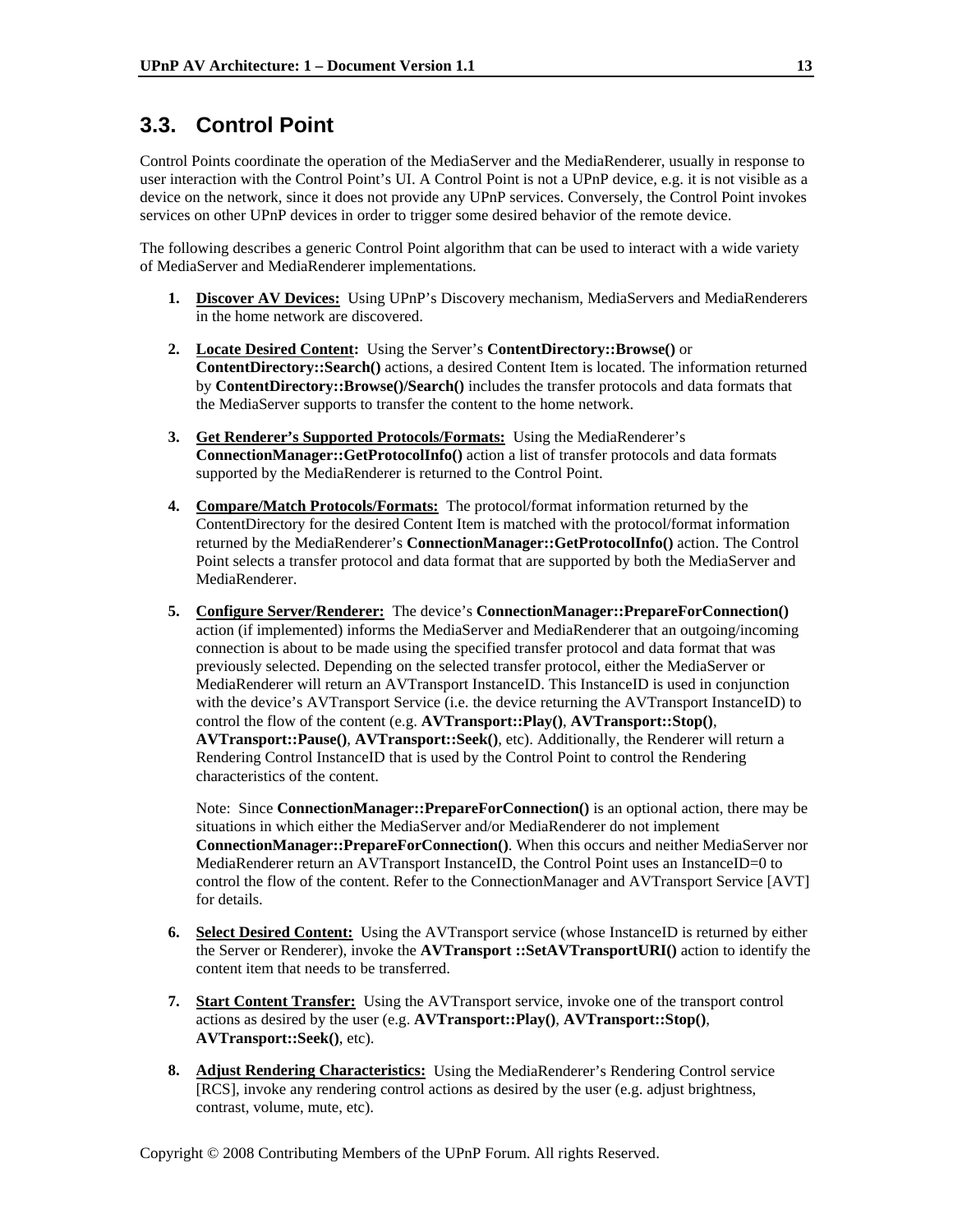- **9. Repeat: Select Next Content:** Using either the **AVTransport::SetAVTransportURI()** or **AVTransport::SetNextAVTRansportURI()** actions, identify the next content item that is to be transferred from the same Server to the same Renderer. Repeat as needed.
- **10. Cleanup Server/Renderer:** When the session is terminated and MediaServer and MediaRenderer are no longer needed in the context of the session, the MediaServer's and MediaRenderer's **ConnectionManager::ConnectionComplete()** action is invoked to close the MediaServer's connection.

Based on the interaction sequence shown above, the following diagram chronologically illustrates the typical interaction sequence between the Control Point and the MediaServer and MediaRenderer.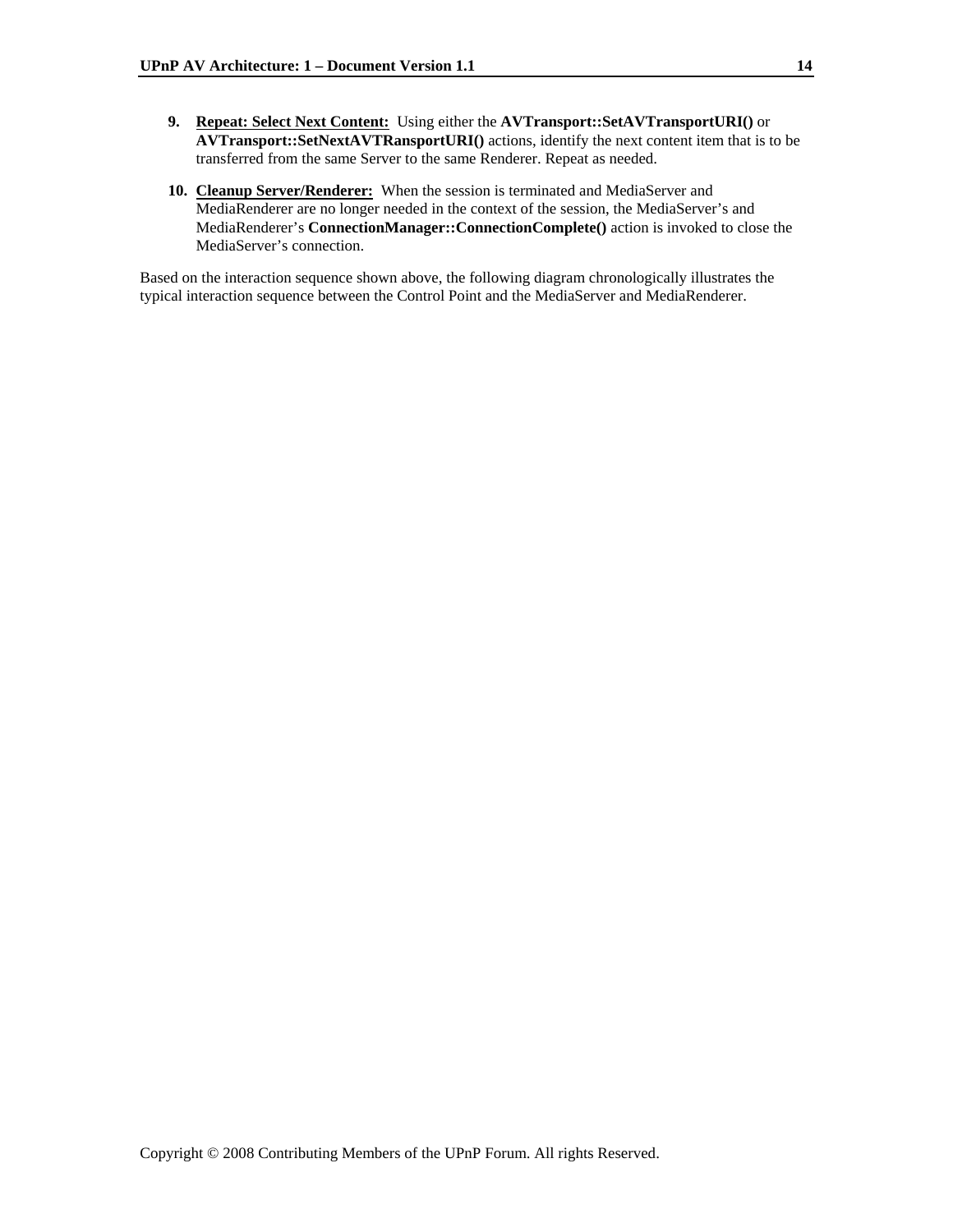



**Figure 4 General Interaction Diagram of the 3-Box model**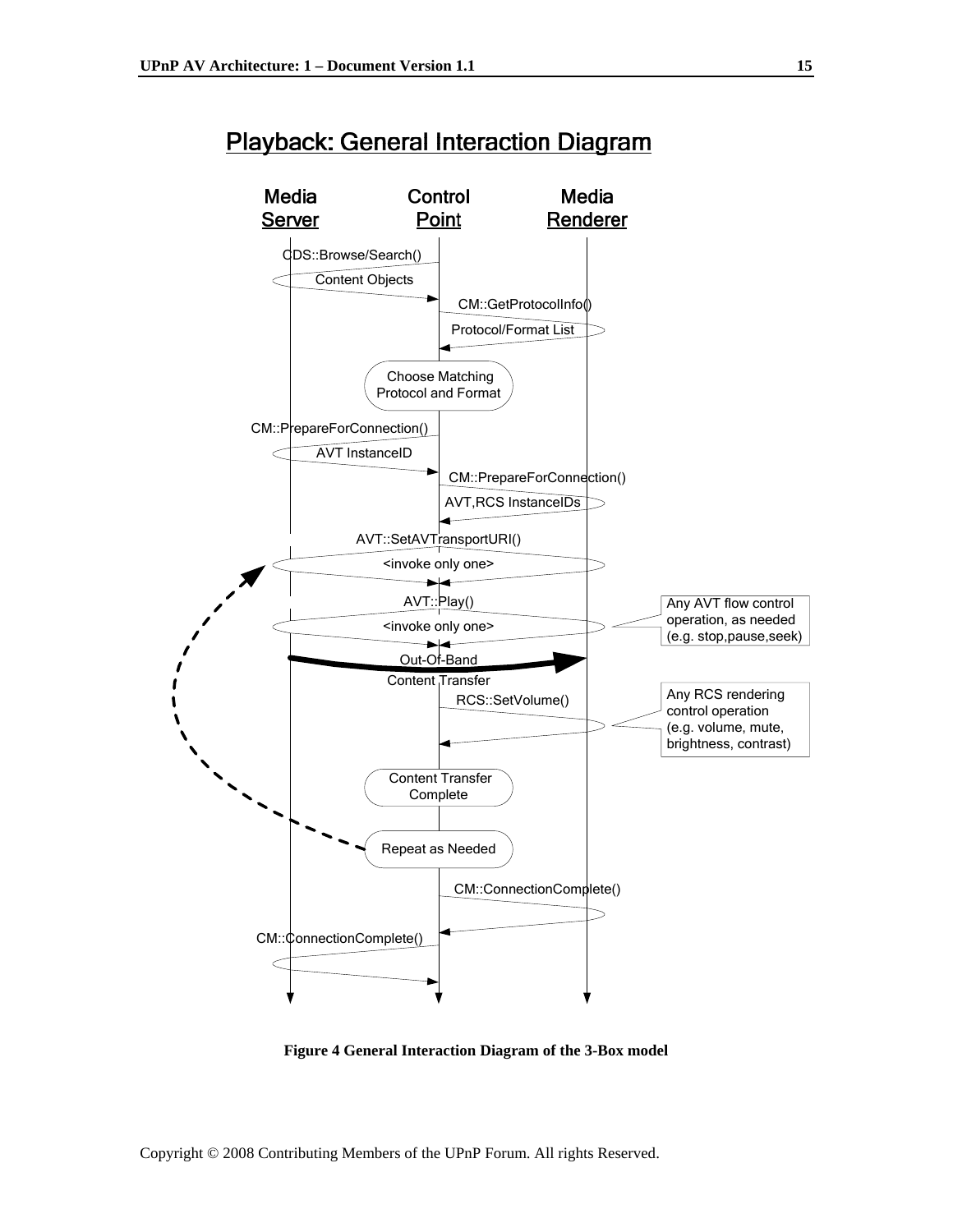The 3-Box model is the most comprehensive UPnP interaction model. It is also possible to combine the control point with services, to make a combo device. These scenarios are known as 2-Box models and are explained below.

#### **3.3.1. 2-Box model: Control Point with Decoder**



#### **Figure 5 Control Point with Decoder**

As shown in Figure 5, the content playback scenario involves two distinct UPnP components: a MediaServer, and a UPnP Control Point with Decoder. These two components (each with a well-defined role) work together to accomplish the task. In this scenario, the MediaServer contains (entertainment) content that the user wants to render (e.g. display or listen to) on the apparatus. The user interacts with the Control Point's UI to locate and select the desired content on the MediaServer and to play it back by means of its own Decoder.

The state of the system can not be tracked by any other UPnP CPs, since the out of band transfer is not registered at the server or the playback device due to the absence of the AVTransport service. This scenario explains the most simplified UPnP AV interaction model.

Note that the Control Point in this scenario only interacts with the MediaServer services.

Note that the "Sink" in this scenario is not a MediaRenderer and not even a UPnP device.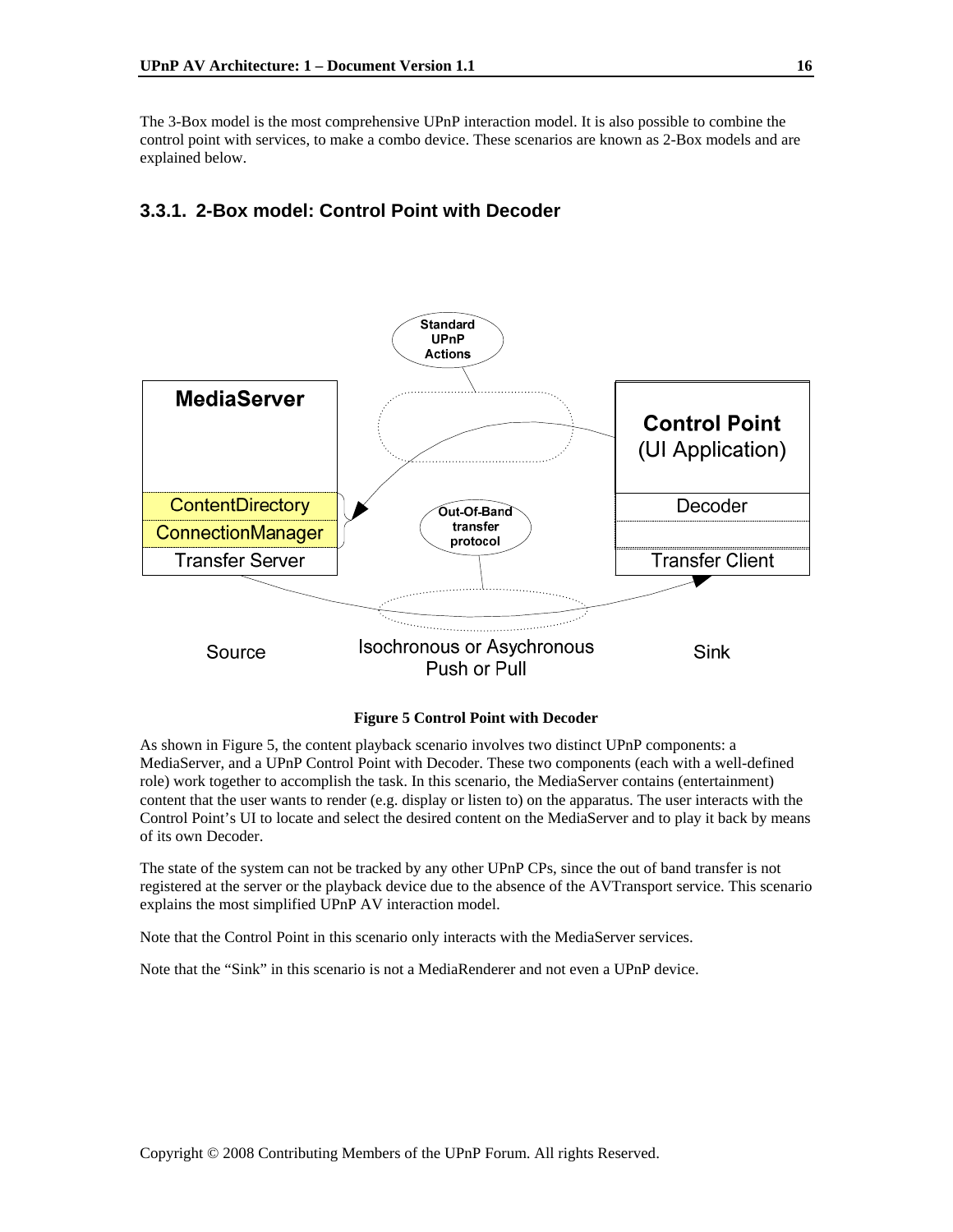

#### **3.3.2. 2-Box model: Control Point with Content**



As shown in Figure 6, the content playback scenario involves two distinct UPnP components: a Control Point with content and a MediaRenderer. These two components (each with a well-defined role) work together to accomplish the task. In this scenario, the Control Point has capabilities like a normal MediaServer for serving content and contains (entertainment) content that the user wants to render (e.g. display or listen to) on the Device. The user interacts with the UI on the Control Point to locate and select the desired content by means of internal communication and to play it back using the MediaRenderer.

Note that the Control Point in this scenario only interacts with the MediaRenderer services.

### **3.4. Tracking streams in the network**

The out of band streams are trackable by other UPnP Control Points on the network if:

- The optional **ConnectionManager::PrepareForConnection()** function on a ConnectionManager service is implemented (either on the Media Server or the Media Renderer side).
- Or when the playback device contains an AVTransport service.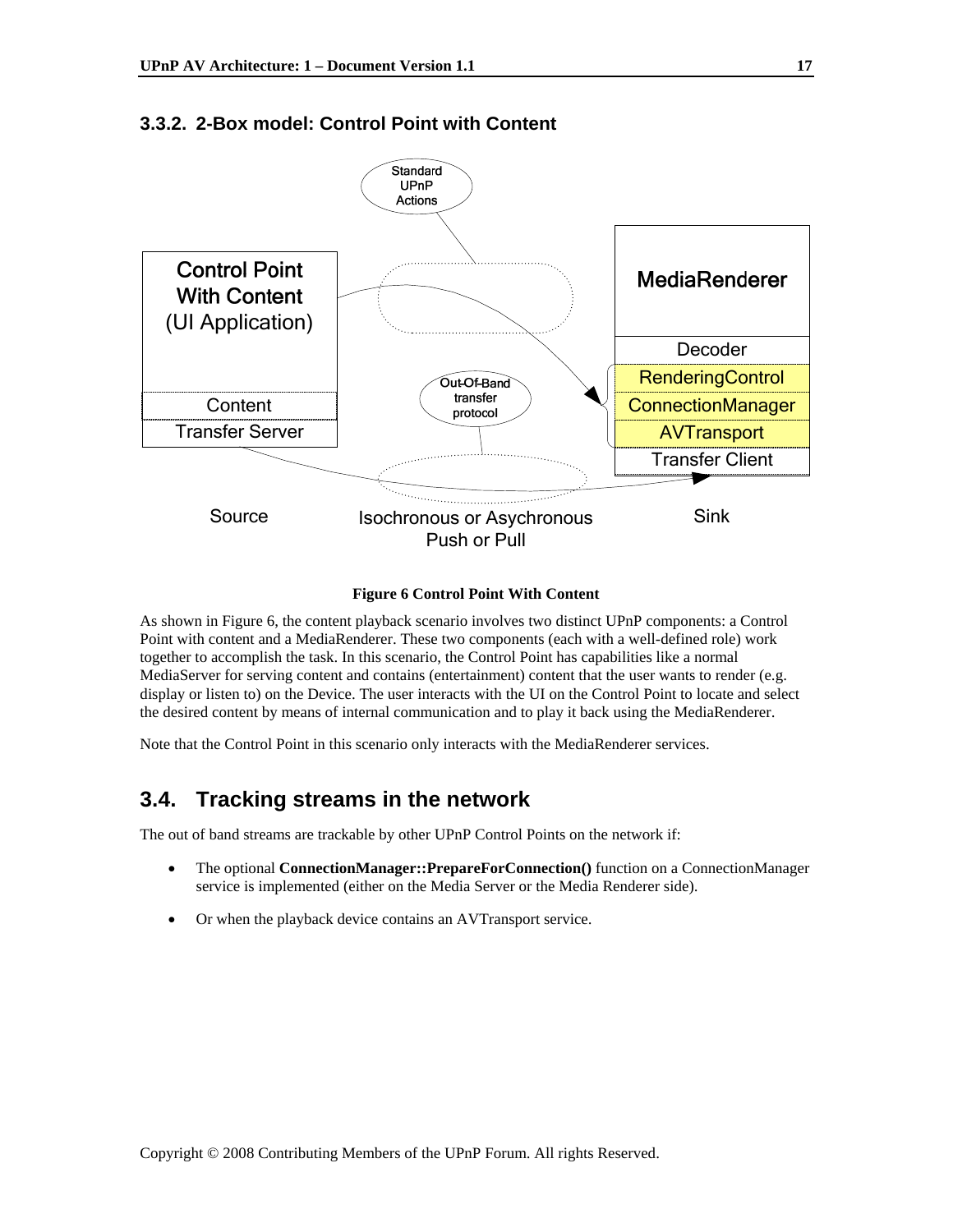## **4. Example Playback Scenarios**

As described above, the AV Architecture is designed to support arbitrary transfer protocols and data formats. However, in some cases, certain devices are intentionally designed to support a single transfer protocol and/or data format only. For example, a manufacturer may want to deliver a product that targets a particular price-point and/or market segment. In these cases, some AV devices may combine one or more logical entities into a single physical device.

The following sub-sections illustrate the flexibility of the generic Device Interaction Model algorithm. Each of the following interaction diagrams are variations of the generic diagram with various steps omitted. These omitted steps are not included because the particular scenario does not require them.

### **4.1. 3-Box model: Isochronous-Push (IEC61883/IEEE1394)**

When using an isochronous transfer protocol (e.g.IEC61883/ IEEE1394), the underlying transfer mechanism provides real-time content transfer between the MediaServer and MediaRenderer. This ensures that individual packets of content are transferred within a certain (relatively small) period of time. This real-time behavior allows the MediaRenderer to provide the user with smooth-flowing rendering of the content without implementing a read-ahead buffer. In this environment, the flow of the content is controlled by the MediaServer. The MediaRenderer immediately renders the content that it receives from the MediaServer. Refer to the diagram below for details.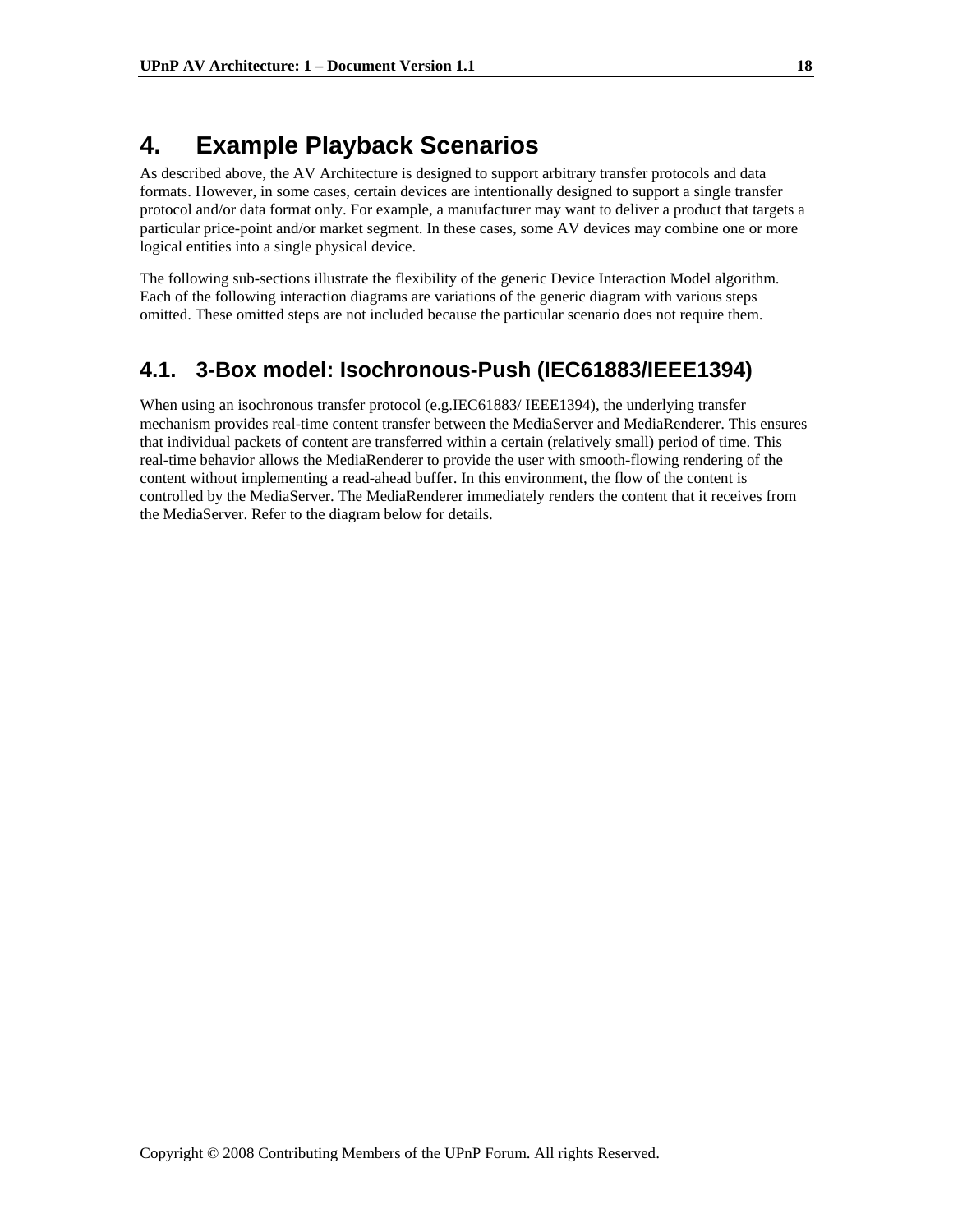

**Figure 7 3-Box Model: Isochronous-Push transfer protocols**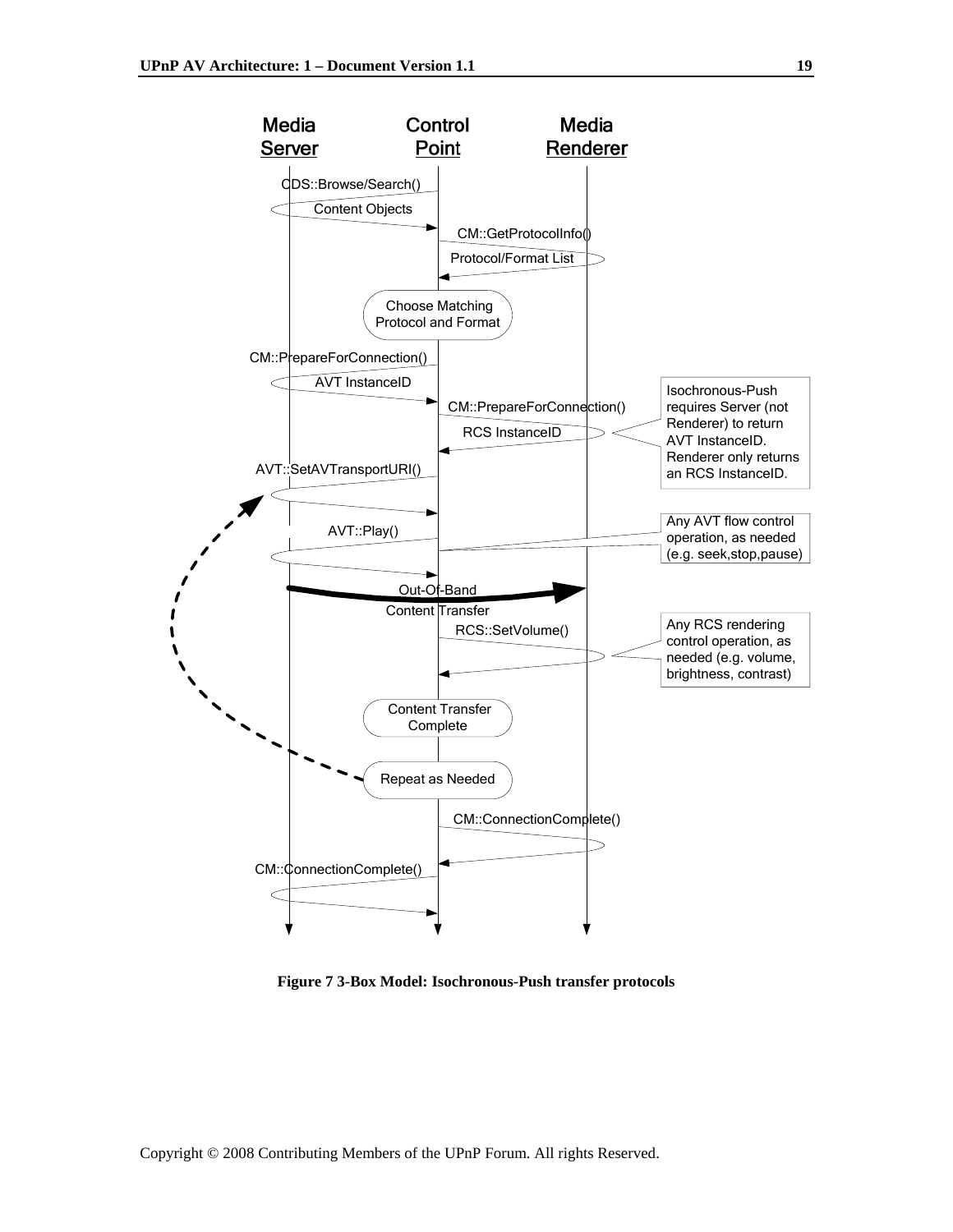### **4.2. 3-Box model: Asynchronous-Pull (e.g. HTTP GET)**

In this example, the transfer protocols that are used do not provide real-time guarantees. The arrival of a particular packet of content is unpredictable relative to the previous packets. Unless corrected, this causes the content to be rendered with certain undesirable anomalies (e.g. detectable latencies, jitter, etc.). In order to compensate for these types of transfer mechanisms, a Renderer device typically implements a read-ahead storage buffer in which the Renderer reads-ahead of the current output and places the data into a buffer until the contents are needed. This allows the MediaRenderer to smooth out any rendering anomalies that might otherwise exist. Since the MediaRenderer must control the flow of the content, it is obligated to provide the instance of the AVTransport service that will be used.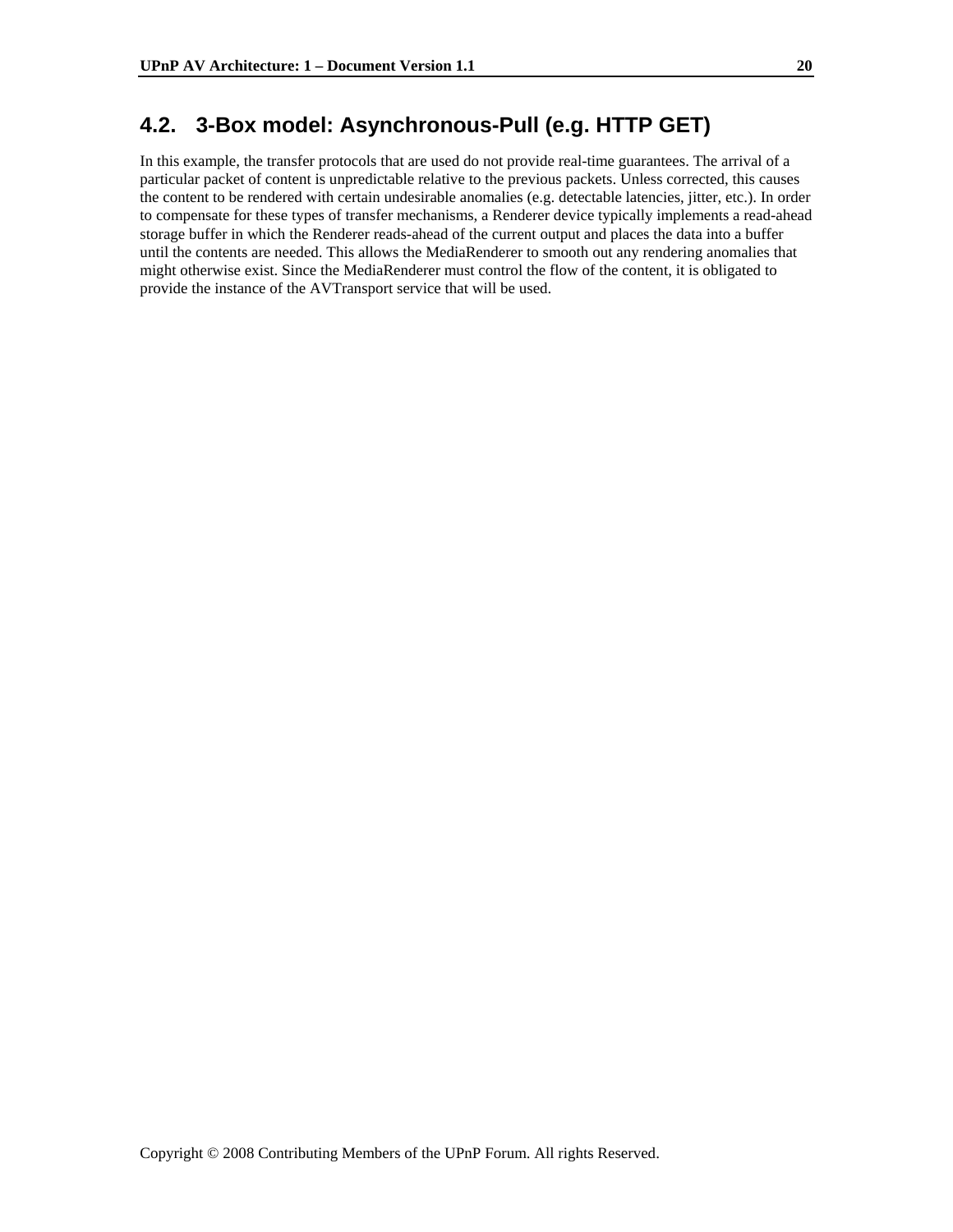

**Figure 8 3-Box model:Asynchronus-Pull transfer protocol**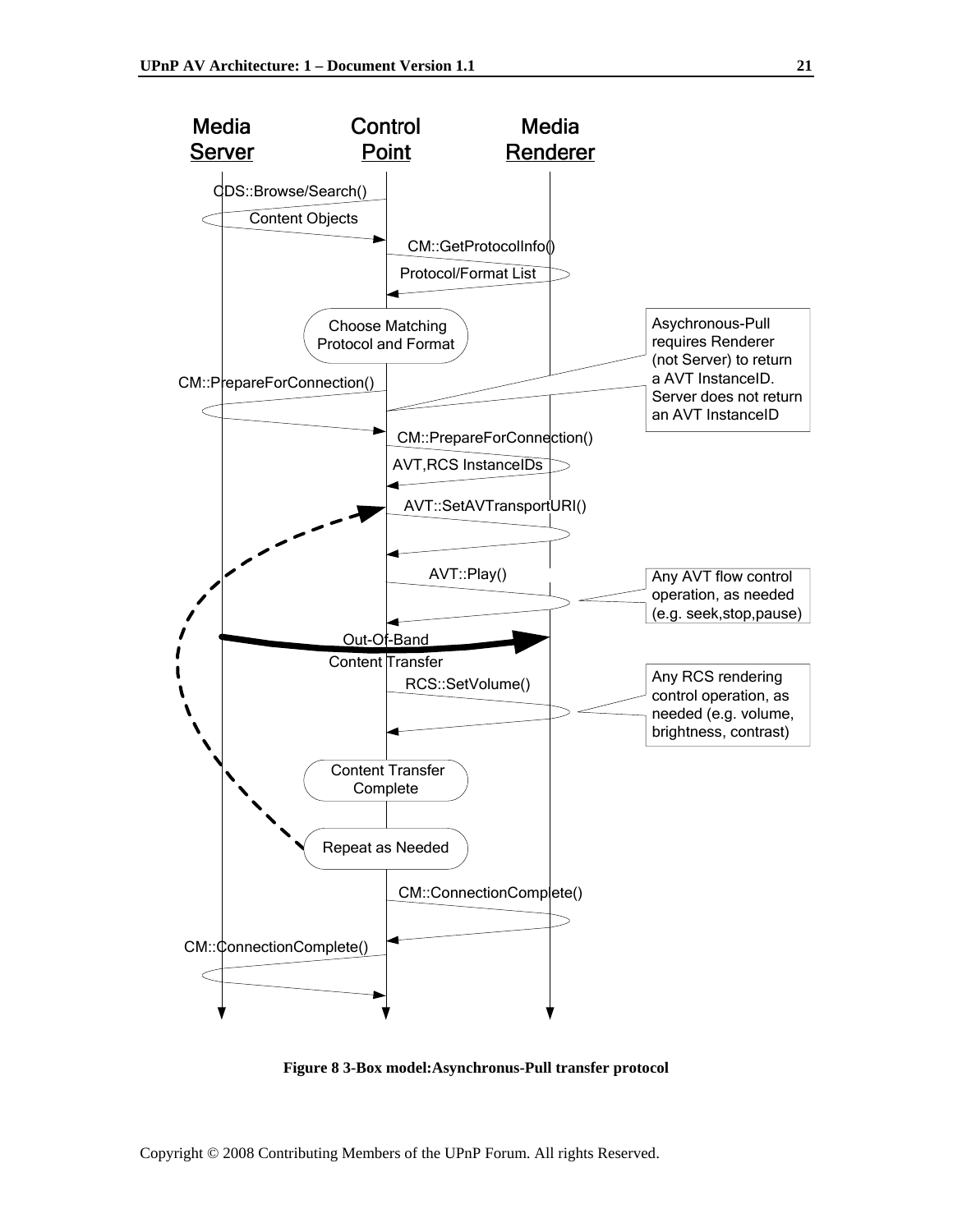## **4.3. 2-Box model: Control Point with Decoder using Isochronous-Push (e.g. IEEE-1394)**

The following example illustrates how the general Device Interaction Algorithm is used to handle devices that also include integrated Control Point functionality (e.g. a TV), that uses the AVTranport Service from the MediaServer to push the content to itself.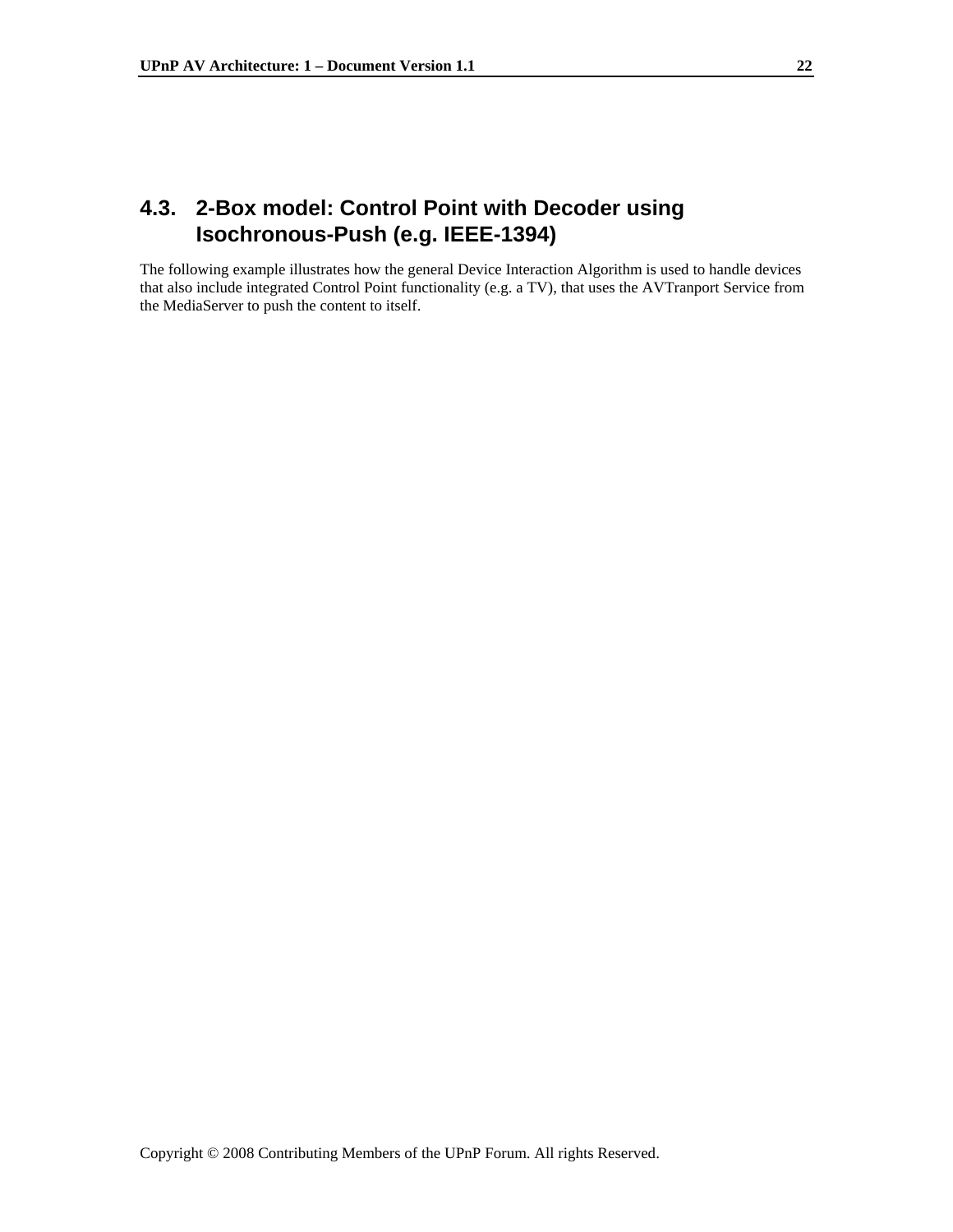

**Figure 9 2-Box model: Control Point with Decoder using Isochronous-Push**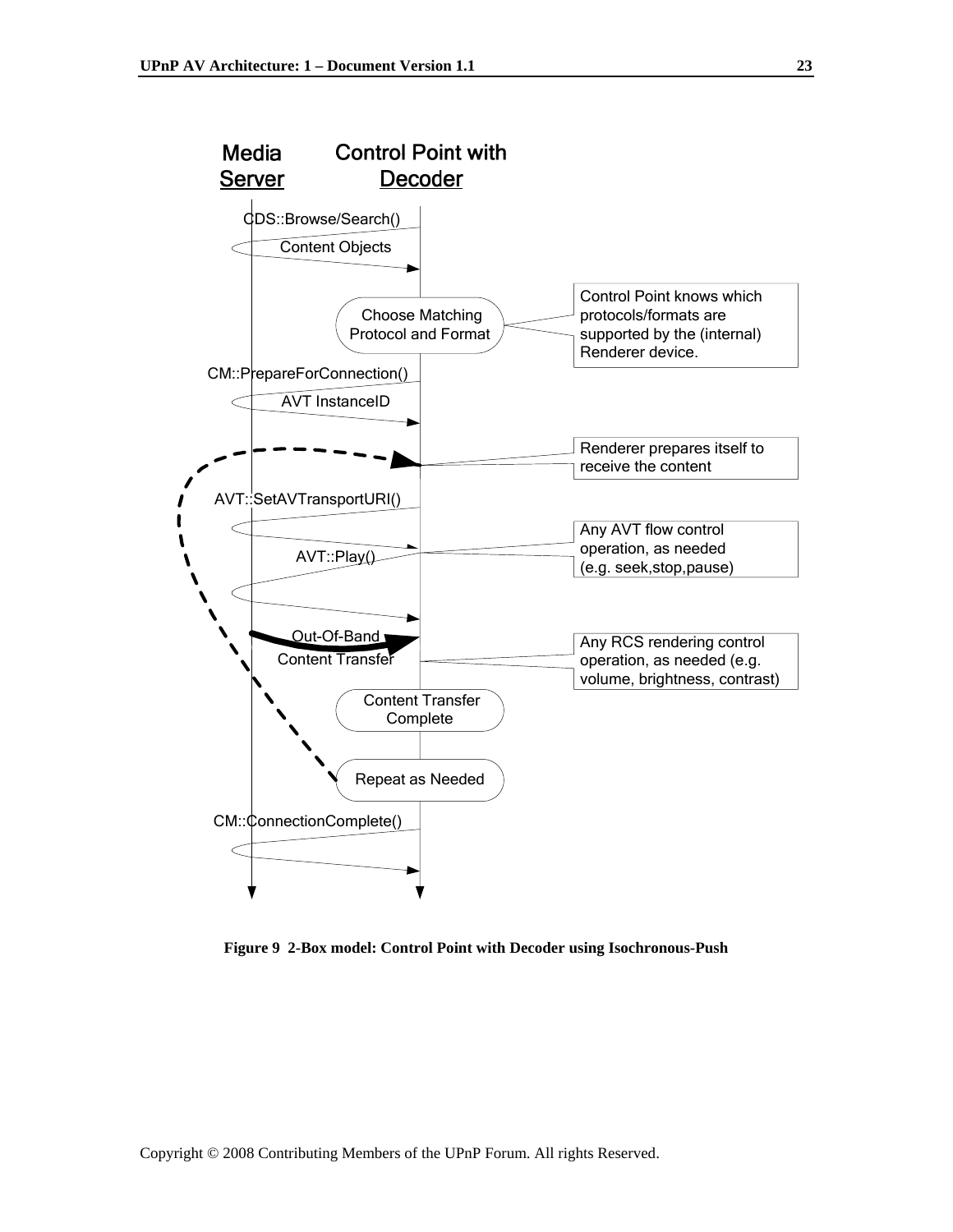## **4.4. 2-Box model: Control Point with Decoder using Asynchronous-Pull (e.g. HTTP GET)**



**Figure 10 2-Box model: Control Point with Decoder using Asynchronous-Pull** 

#### **4.4.1. Minimal Implementation**

In some cases the server only implements minimal functionality. In this case the interaction model is somewhat simpler. In this 2-Box model, the Control Point is being used to browse/search content on a MediaServer. This is the same as above but without the **ConnectionManager::PrepareForConnection()**  and **ConnectionManager::ConnectionComplete()** actions. The actual validation of the protocol matching is done internally in the Control Point with Decoder. The content transfer and playback are invisible for other control points.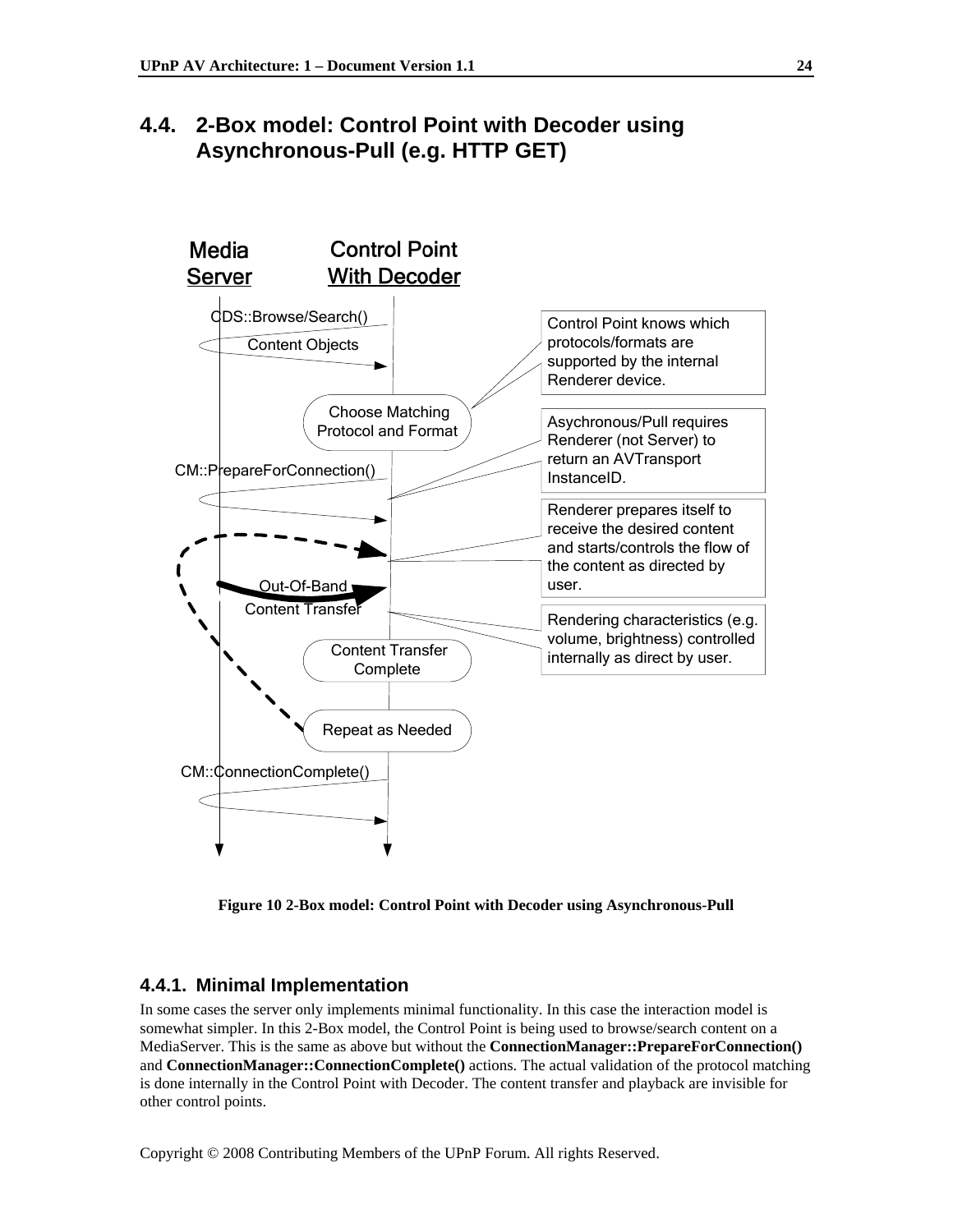

**Figure 11 2-Box model: Minimal Implementation** 

## **4.5. 2-Box model: Control Point with Content using Isochronous-Push (e.g. IEEE-1394)**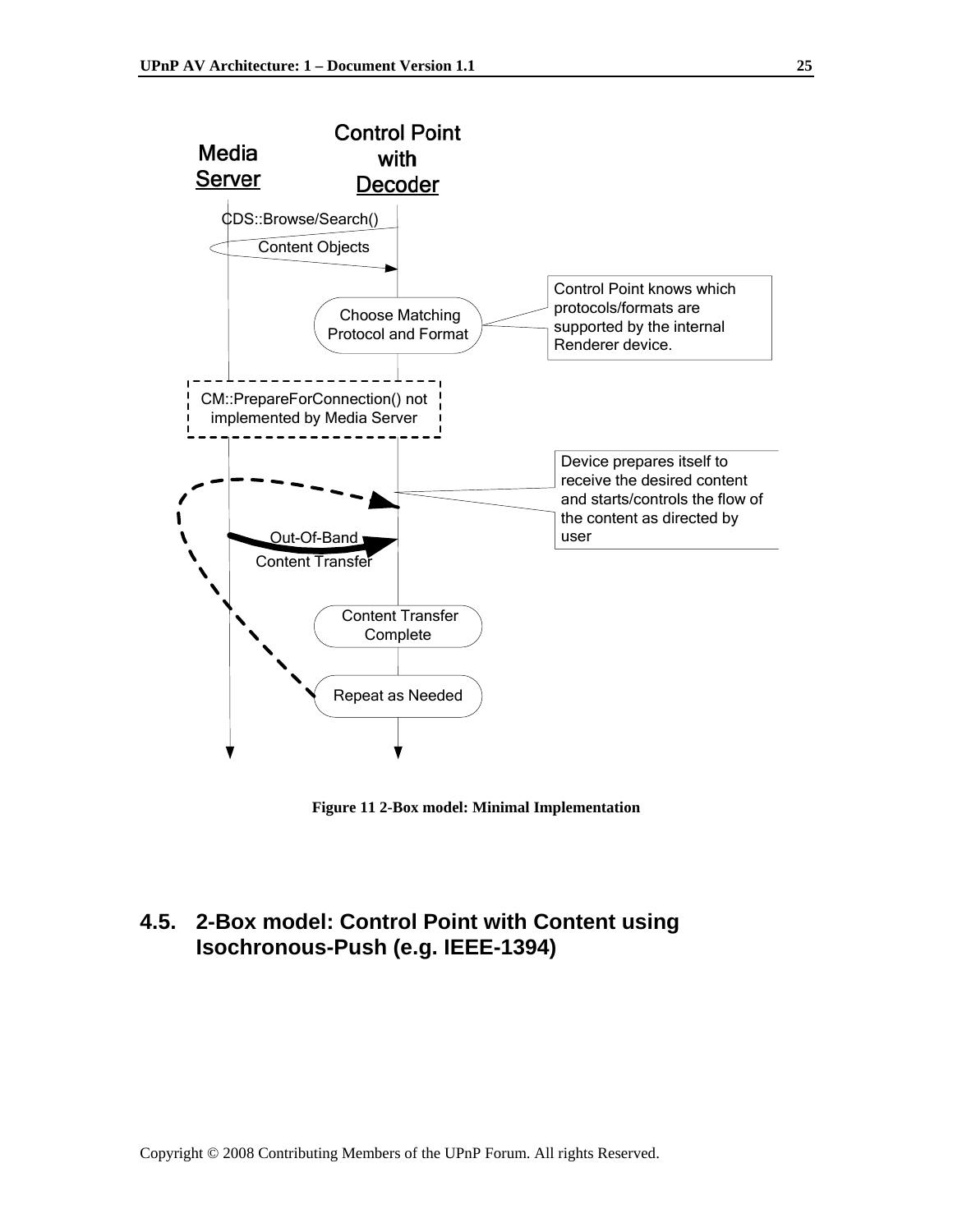

**Figure 12 2-Box model: Control Point With Content using Isochronous-Push**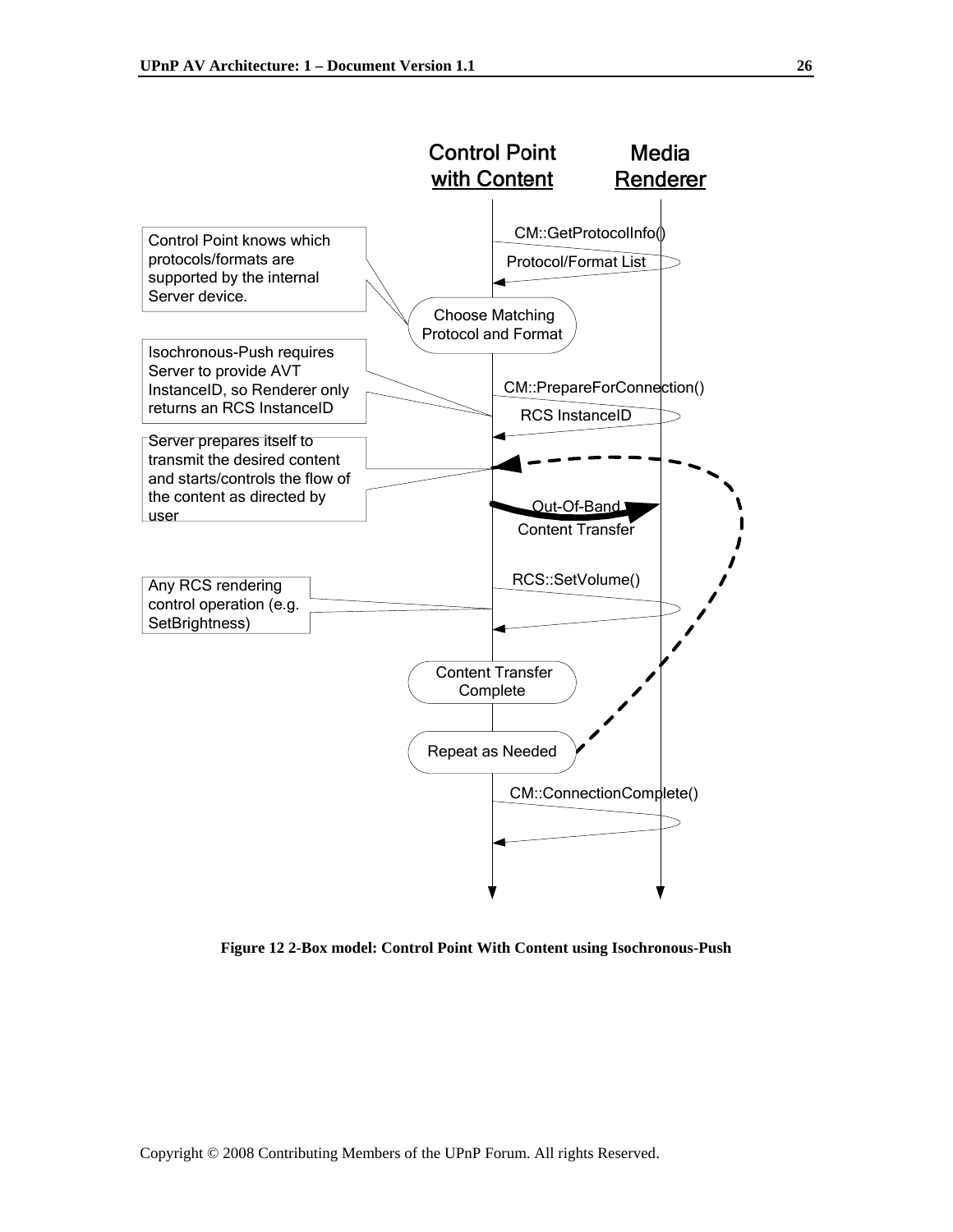## **4.6. 2-Box Model: Control Point with Content using Asynchronous-Pull (e.g. HTTP GET)**



**Figure 13 2-Box model: Control Point with Content using Asynchronous-Pull**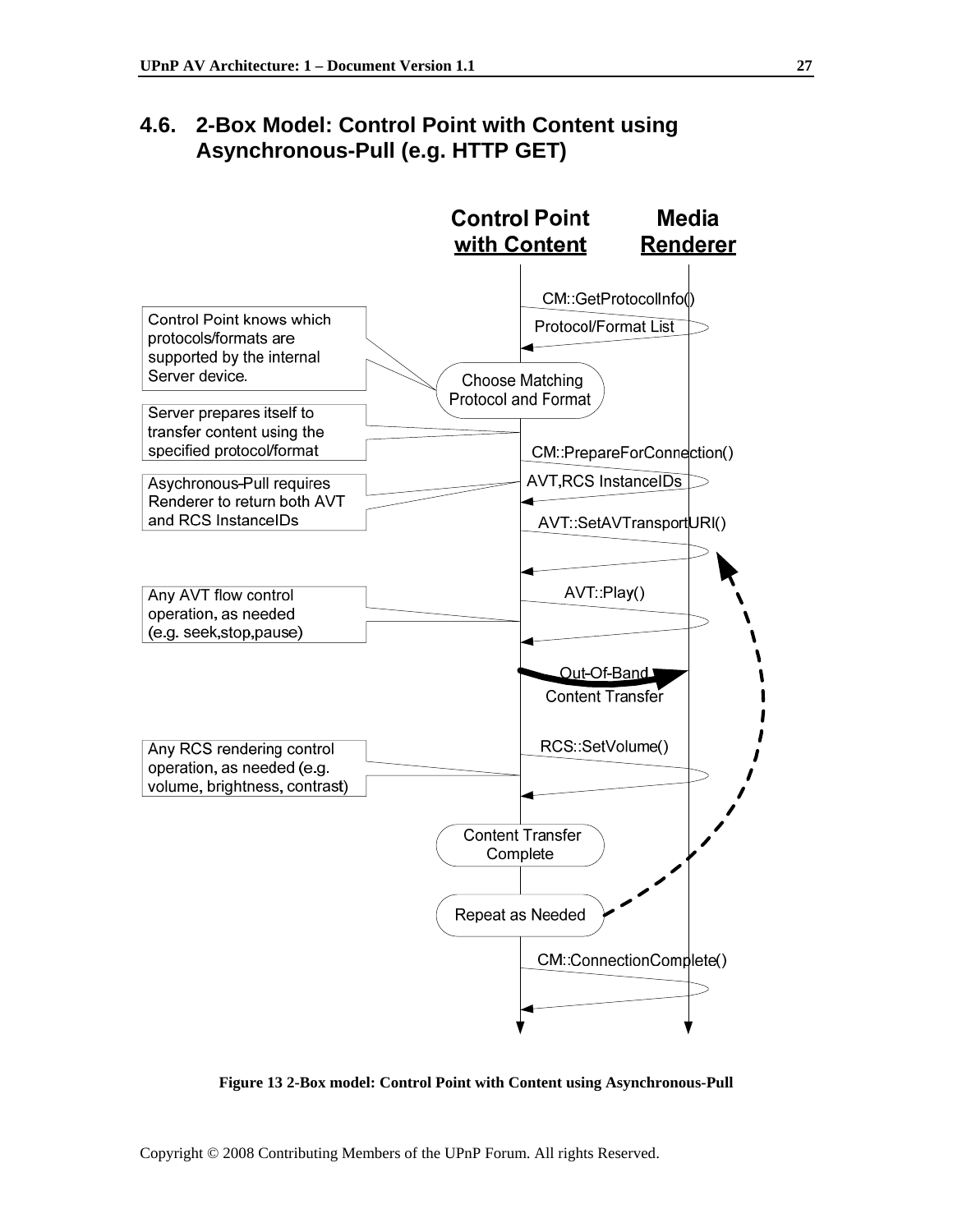## **4.7. No ConnectionManager::PrepareForConnection() Action**

In some circumstances, vendors may choose to not implement the

**ConnectionManager::PrepareForConnection()** action, which (among other tasks) provides a mechanism for the Control Point to obtain the InstanceID of the AVTransport and Rendering Control Service to use for controlling the flow and rendering characteristics of the content. When the

**ConnectionManager::PrepareForConnection()** action is not implemented, the Control Point must "fallback" and assume an InstanceID=0. The following diagram illustrates how the general Device Interaction Model gracefully scales to handle this situation.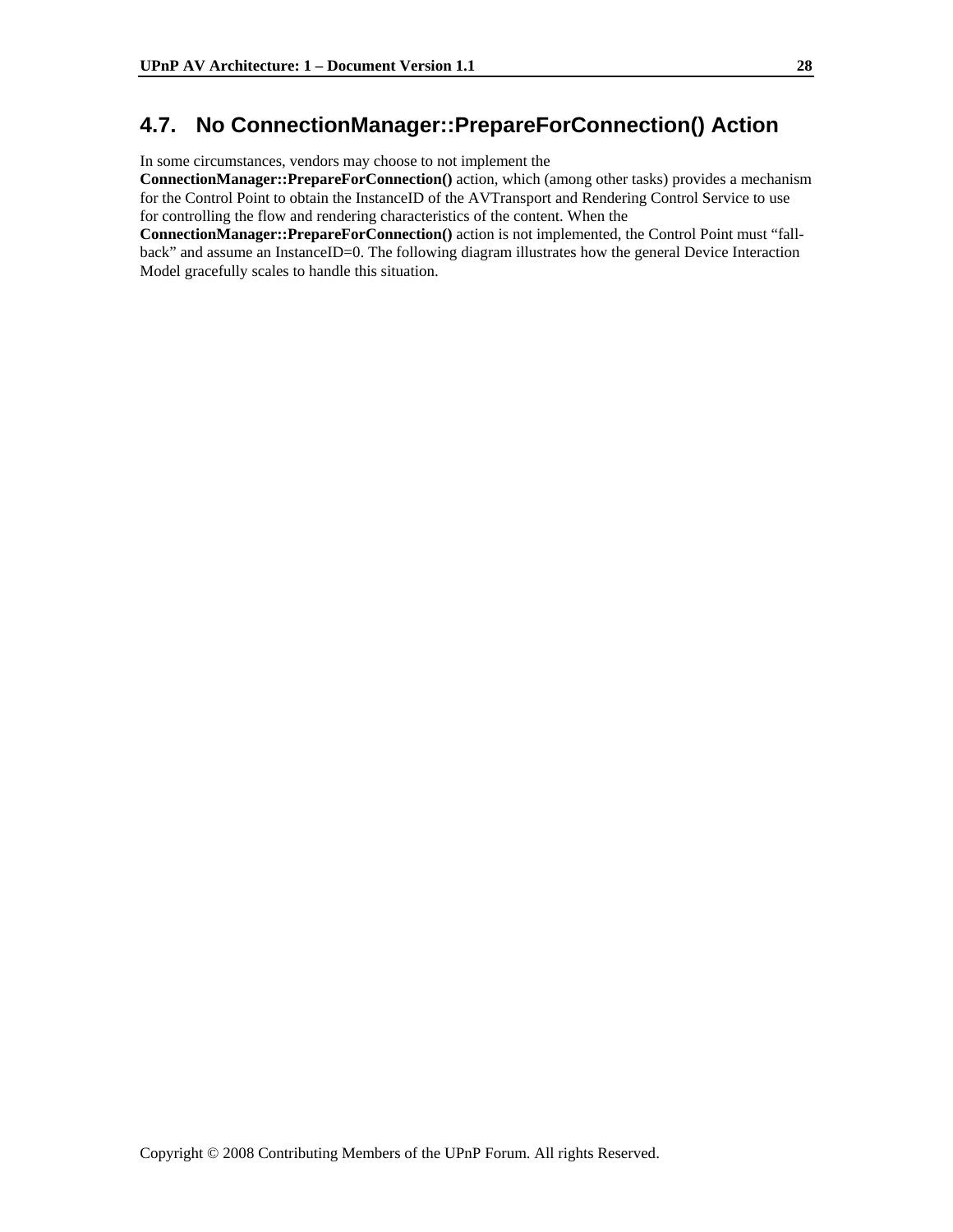

**Figure 14 3-Box model: no AVTransport::PrepareForConnection() function**